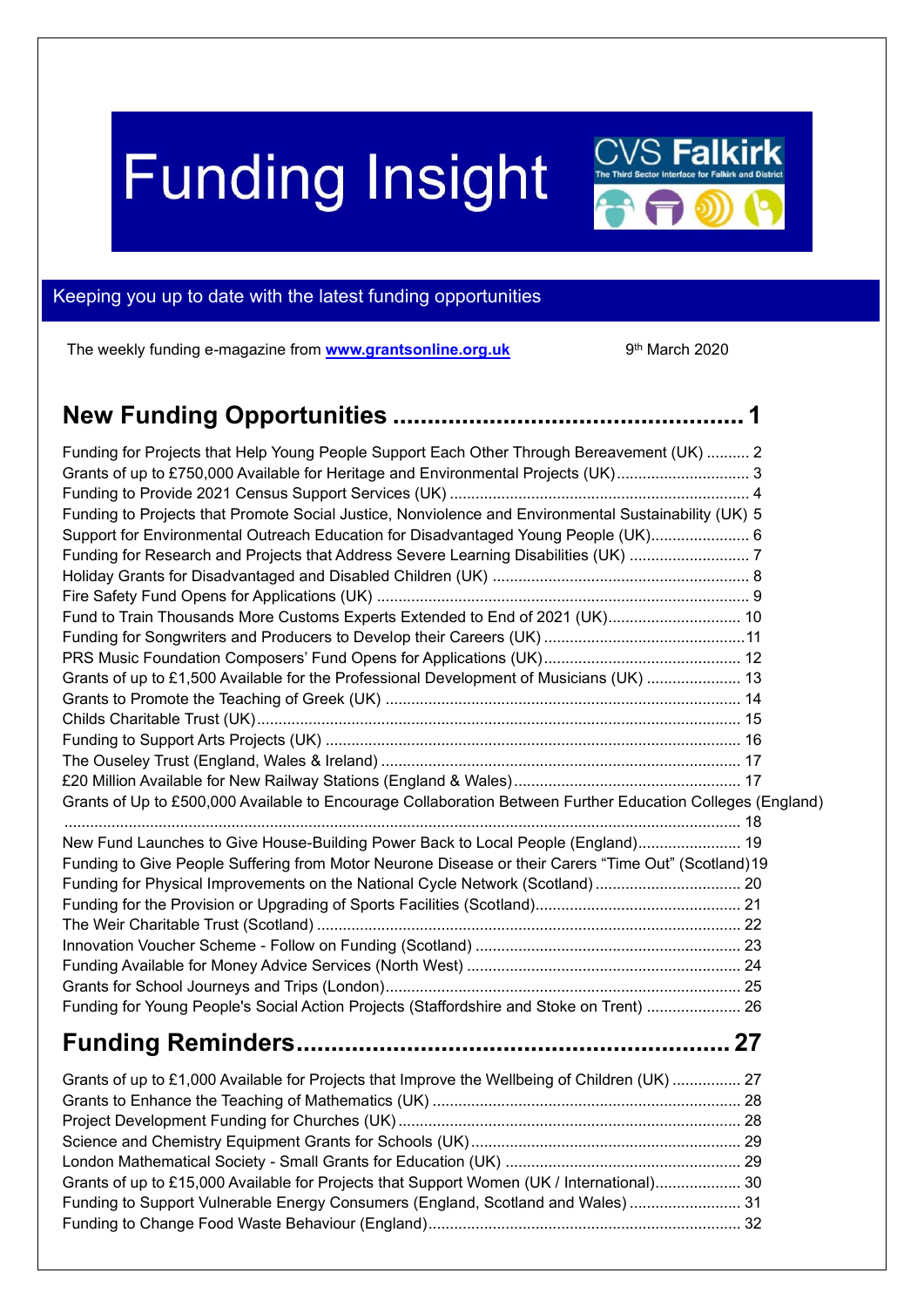## **New Funding Opportunities**

## <span id="page-1-0"></span>**Funding for Projects that Help Young People Support Each Other Through Bereavement (UK)**

Co-op Foundation has launched the latest round of its #Iwill Fund. Through the fund charities, social enterprises or other form of not-for-profit voluntary or community groups can apply for funding to deliver peer support and/or youth-led advocacy projects to help young people up to the age of 20 experiencing bereavement.

In this round, £50,000 is available and the Foundation expect to make around 5 grants of up to £10,000 each, for 1 year. Priority will be given to organisations planning to operate in the 30% most deprived areas of the UK. Successful organisations will be able to apply for additional grants in year 2 and 3 of this fund.

Successful applicants can use funding to cover any costs related to carrying out your project, including but not limited to:

- salaries of staff involved in delivering or supporting the project
- costs of project activities
- contributions to organisational running costs
- costs for learning and evaluation activities.

The closing date for applications is 12 noon on the 3rd April 2020.

#### **Useful Links:**

[Read Guidance and apply](https://www.coopfoundation.org.uk/wp-content/uploads/iwill-Bereavement-Fund-Guidance-FINAL-20022020.pdf)

Back to Table of Contents

[https://www.coopfoundation.org.uk/funding\\_support/iwill-fund-bereavement/](https://www.coopfoundation.org.uk/funding_support/iwill-fund-bereavement/)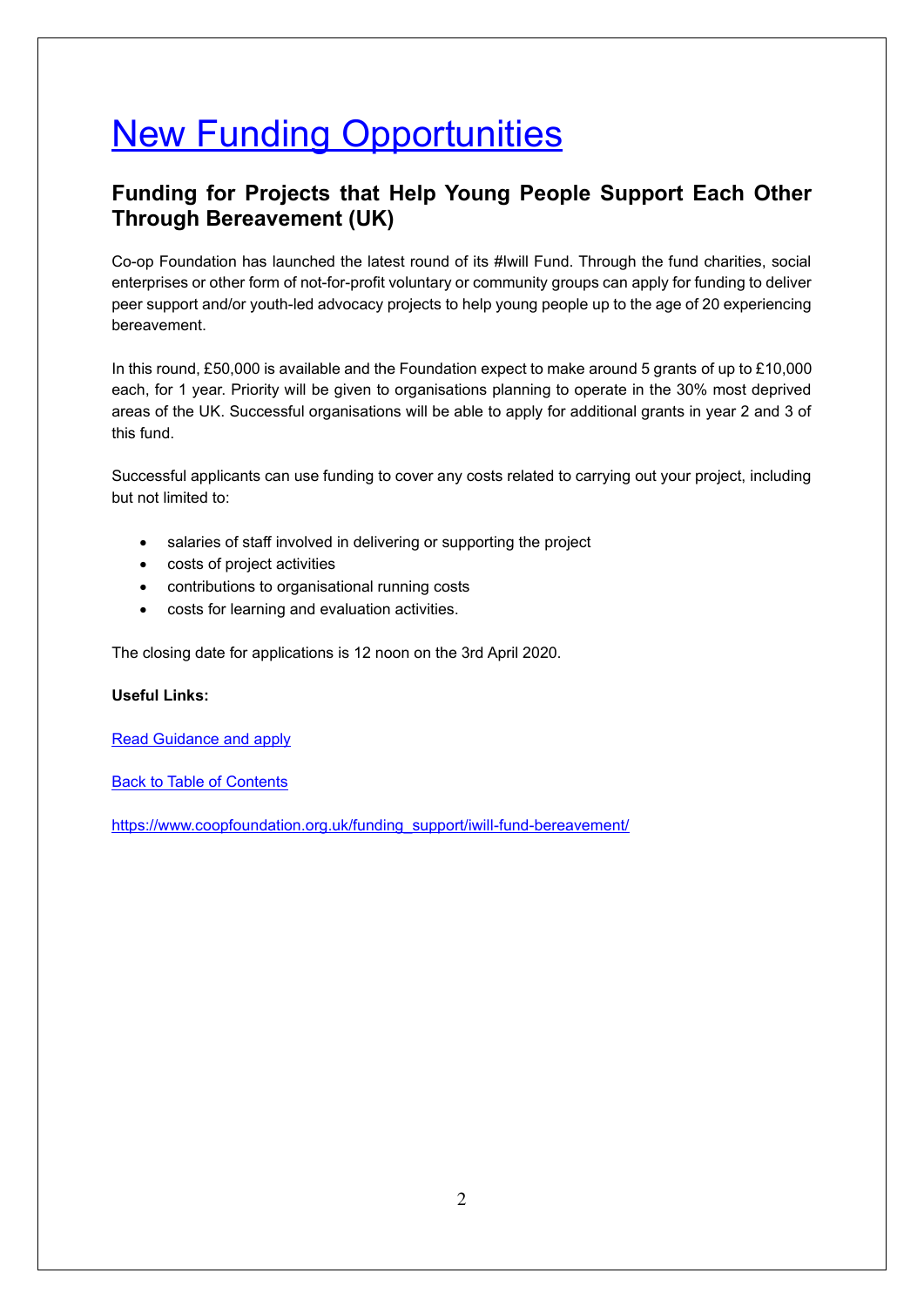## <span id="page-2-0"></span>**Grants of up to £750,000 Available for Heritage and Environmental Projects (UK)**

Biffa Award has re-opened its Built Environment and Natural Environment Partnership Grants Schemes. Grants of £250,000 – £750,000 are available for partnership projects to restore and improve both the natural and the built environment.

**Built Environment:** projects should aim to restore, modernise and improve facilities such as cultural, heritage or visitor centres to engage and encourage tourists and/or day visitors. The facility should be inclusive and inspire and promote learning, creativity and participation.

**Natural Environment:** projects should aim to restore or improve the environment and the natural systems or habitats that support it. Projects should be working to [Biodiversity 2020,](https://assets.publishing.service.gov.uk/government/uploads/system/uploads/attachment_data/file/69446/pb13583-biodiversity-strategy-2020-111111.pdf) A Strategy for England's Wildlife and Ecosystem Services, its successor, or a Local Biodiversity Action Plan target.

To be eligible for funding projects should be of national or regional significance and make a significant impact on the quality of life within the specified area. This scheme is open to projects located within 15 miles of a significant Biffa operation or active Biffa landfill site.

Applicant organisations (and the project) must be eligible for enrolment and registration with ENTRUST and conditions will apply to any grant awarded.

The deadline for Expressions of Interest (Stage 1) is the 17th April 2020. Partnerships successful at stage 1 will have until the 7th August 2020 to submit their application.

#### **Useful Links:**

[Frequently Asked Question](https://www.biffa-award.org/faqs/)

[Guidance Notes](https://www.biffa-award.org/wp-content/uploads/2020/02/BOM190-PGS-Guidance-Notes-and-criteria-for-online-application-form-V5-0220.docx)

Back to Table of Contents

<https://www.biffa-award.org/partnerships/>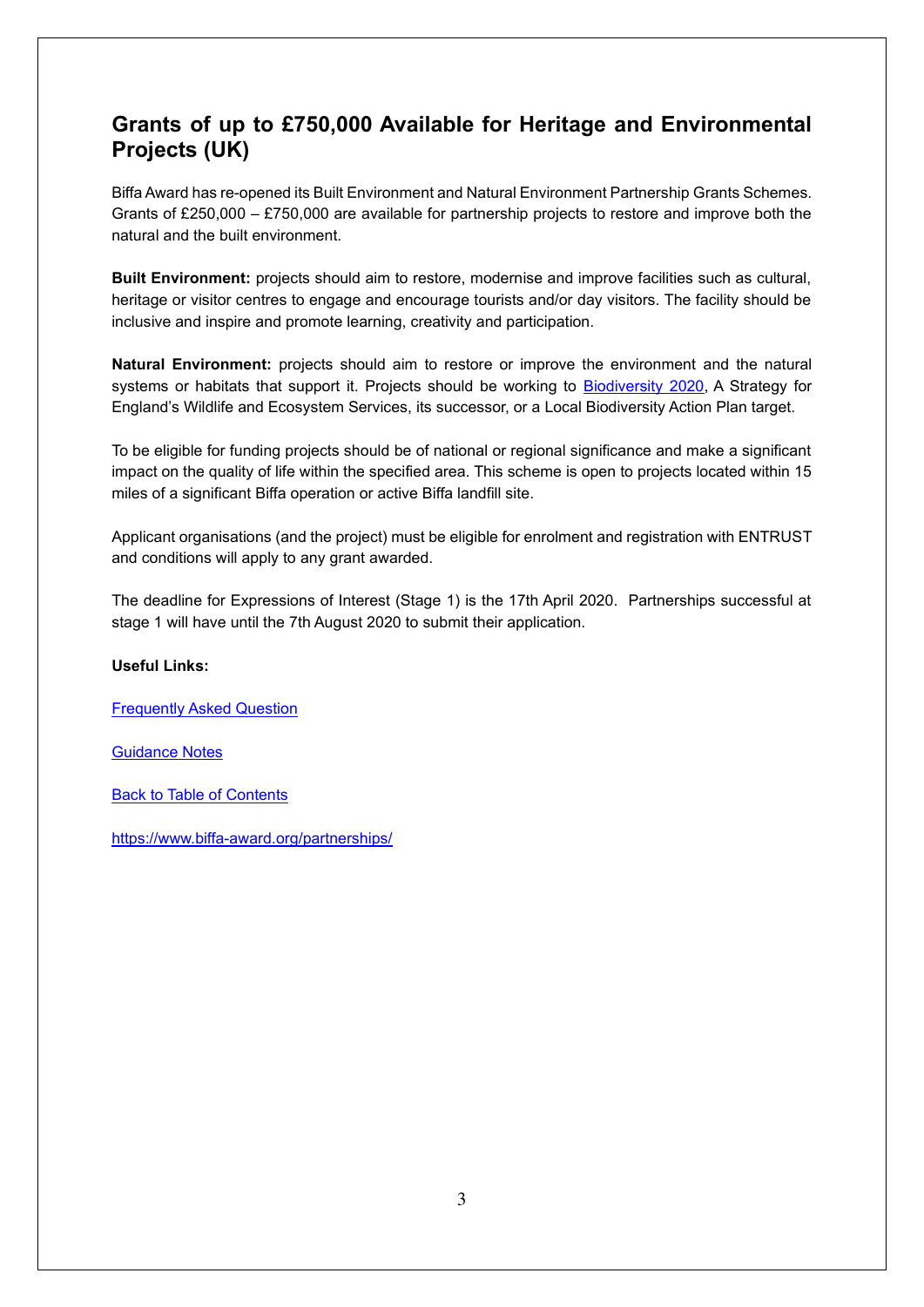## <span id="page-3-0"></span>**Funding to Provide 2021 Census Support Services (UK)**

The Good Things Foundation has announced that there is an opportunity for partners to apply for funding to support the delivery of the 2021 Census. The Good Things Foundation is working with the Office for National Statistics (ONS) to build a network of Census Online Support Centres who can support people to complete the census online, ensuring everyone has the chance to complete the census digitally.

The Foundation is looking for organisations who can deliver support to people wishing to complete the census online between March and May 2021. Successful applicants will be required to deliver the service across a set amount of hours each week with the possibility of additional delivery covering evenings, weekends and the census weekend.

Organisations interested in applying have until the 27 March 2020 to submit an Expression of Interest. Successful organisations will then have until April to complete a fuller application.

#### **Useful Links:**

[Frequently Asked Questions](https://www.goodthingsfoundation.org/sites/default/files/census_support_service_-_frequently_asked_questions.pdf)

[Census Support Service delivery locations](https://www.goodthingsfoundation.org/sites/default/files/census_support_service_-_delivery_locations_and_volumes_areas.pdf)

[Expression of Interest Questions](https://www.goodthingsfoundation.org/sites/default/files/census_support_service_-_expression_of_interest_questions.pdf)

[Submit Expression of Interest](https://goodthingsfoundation.typeform.com/to/TRfarG)

Back to Table of Contents

<https://www.goodthingsfoundation.org/projects/census-support-service>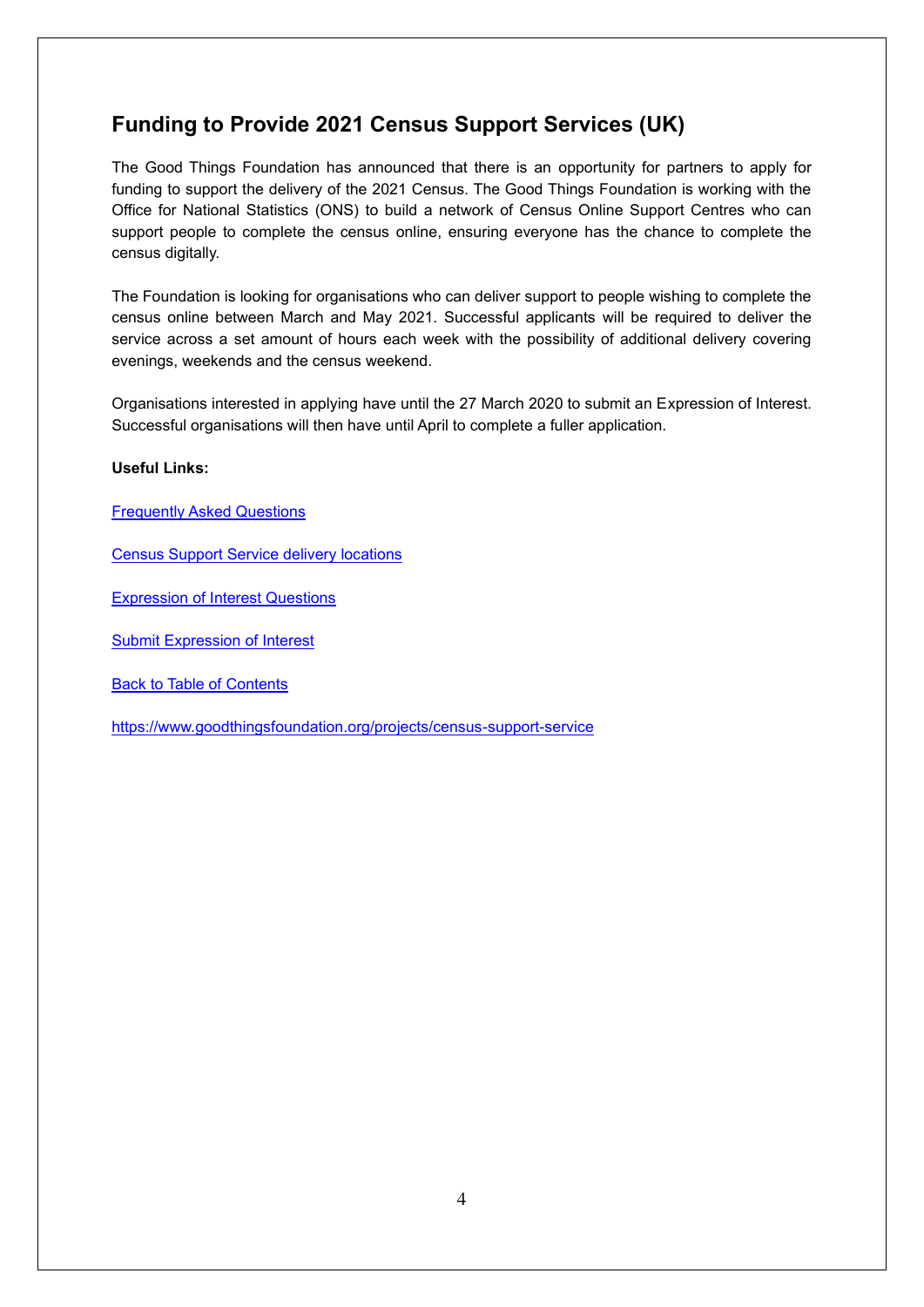## <span id="page-4-0"></span>**Funding to Projects that Promote Social Justice, Nonviolence and Environmental Sustainability (UK)**

The next closing date for applications to the Polden-Puckham Charitable Foundation is midnight on the 11th September 2020.

Grants of between £5,000 and £20,000 per year are available to registered charities in the UK for projects that contribute to the development of a just society based on a commitment to non-violence and environmental sustainability. Grants can be for up to three years.

The Foundation's priority is to address systemic threats by seeking to change policy and attitudes at a national or European level. The Foundation also supports organisations or projects that are not UK registered charities if they can indicate a UK registered charity that is able to receive funds on their behalf. Priority will be given to small, pioneering organisations with an income of between 10,000 and £500,000.

#### **Previous projects supported include:**

- Conflicts Forum which received a grant of £24,000 over three years to promote understanding between the Western and Muslim worlds by challenging attitudes, values and ideologies that promote conflict.
- Airport Watch which received a grant of £15,000 over two years to educate UK policy-makers about the dangerously unsustainable growth and levels of air freight to the environment and communities, and the influences and interests that lie behind them.

#### **Useful Links:**

[Previous grants made](https://www.polden-puckham.org.uk/grants-made)

**[Guidelines](https://www.polden-puckham.org.uk/component/osdownloads/routedownload/how-to-apply/ppcf-guidelines-for-grant-funding)** 

[Application Form](https://www.polden-puckham.org.uk/component/osdownloads/routedownload/how-to-apply/ppcf-application-form-dec-2018)

Back to Table of Contents

[http://www.polden-puckham.org.uk/index.php?option=com\\_content&task=view&id=2&Itemid=35](http://www.polden-puckham.org.uk/index.php?option=com_content&task=view&id=2&Itemid=35)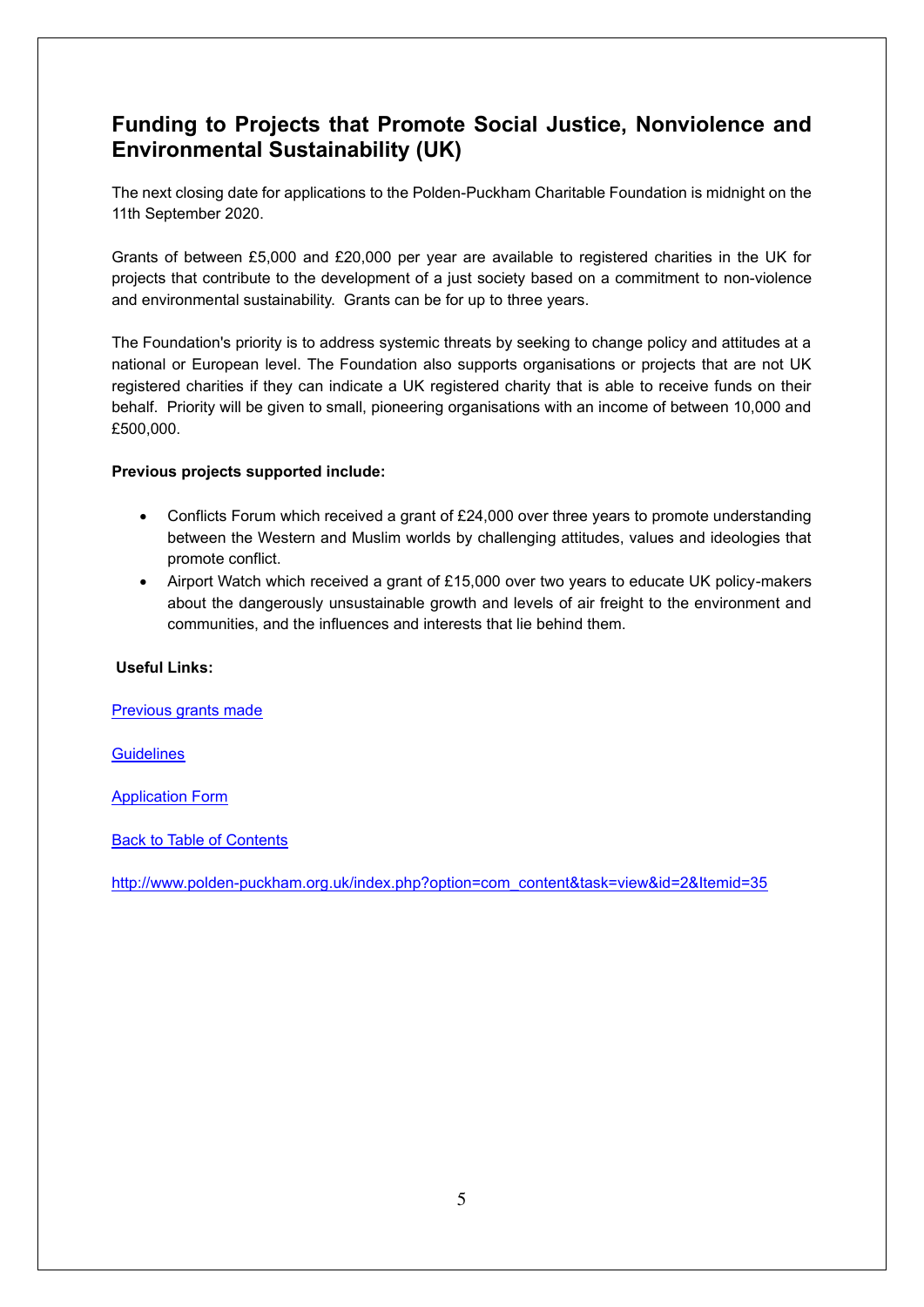## <span id="page-5-0"></span>**Support for Environmental Outreach Education for Disadvantaged Young People (UK)**

Schools, colleges and youth groups can receive up to 75% towards the costs of providing environmental outreach education for groups of disadvantaged young people through the Field Studies Council's Kids Fund. The Field Studies Council is an independent educational charity committed to raising awareness about the natural world and works through a network of residential and day Centres in the UK to provide outreach education and training.

There are two types of Kids Fund course *Wildlife and Environment* focusing on wildlife habitats and the environment with team building activities and *Eco Adventure* which combines environmental and personally challenging activities.

Groups who meet one of the following criteria will be eligible:

- Disadvantaged young people aged 4-18 years (or up to 25 years for those with special needs)
- Voluntary youth groups (either run by voluntary leaders, managed by a voluntary organisation, a registered charity)
- OR
- School groups may apply if they are aiming to provide benefits which are additional to the statutory school curriculum or clearly show added value, depth and breadth to the taught curriculum. FSC Kids Fund will not pay for young people to attend standard curriculum-focused FSC courses.

All applicants must be based in the UK, Isle of Man, Channel Isles and Republic of Ireland.

One free staff/adult place is provided for every 12 young people; additional adults pay 20% +VAT. This includes all equipment, tuition and waterproof hire costs. Food and accommodation are included for residential courses.

The next closing date for applications is the 1st November 2020.

#### **Useful Documents:**

[Application Form](http://www.field-studies-council.org/media/3208700/fsc-kf-app-form-v12-2017-prices.doc)

Back to Table of Contents

<http://www.field-studies-council.org/about/fsc-kids-fund/applying-to-fsc-kids-fund.aspx>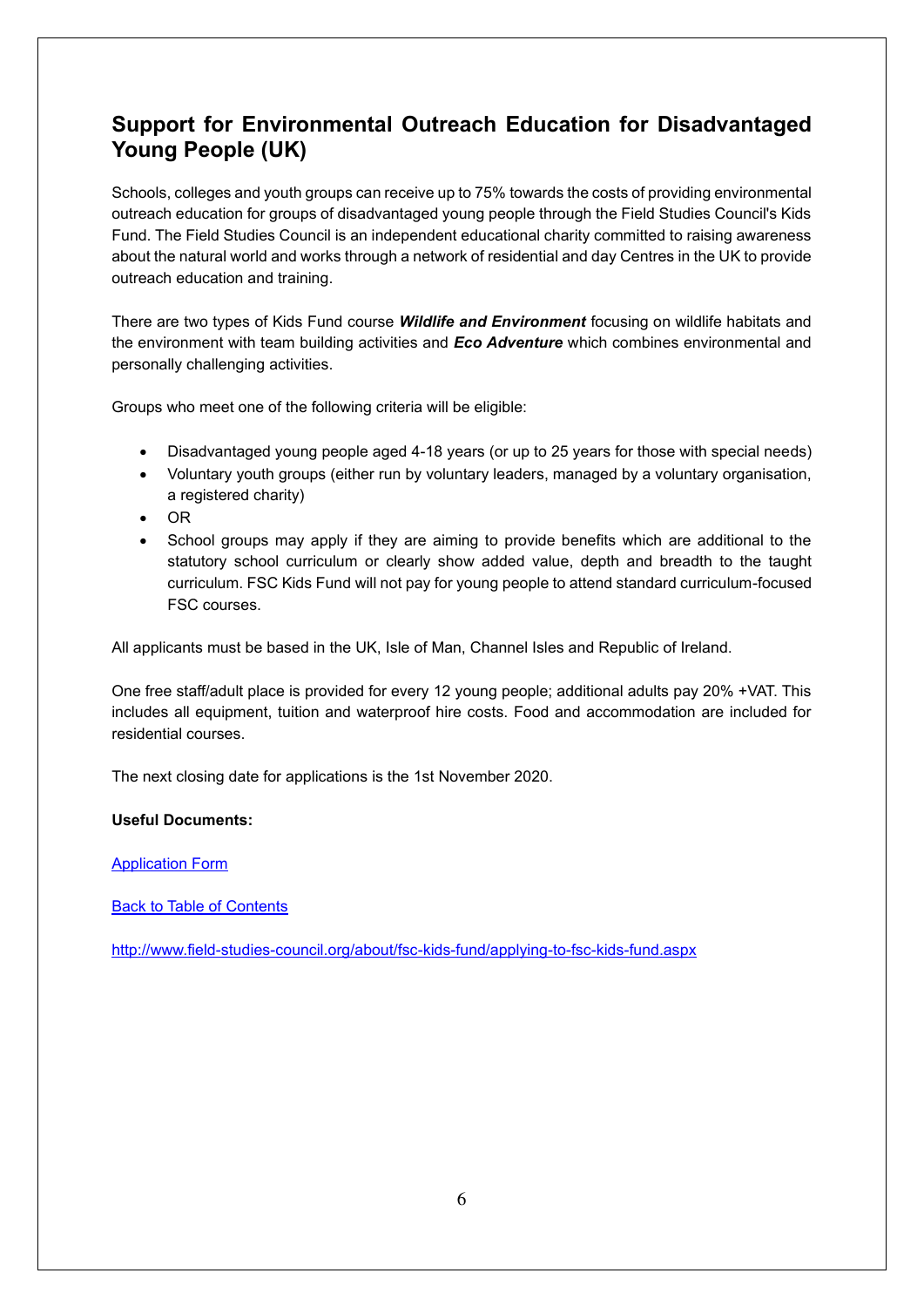## <span id="page-6-0"></span>**Funding for Research and Projects that Address Severe Learning Disabilities (UK)**

The Baily Thomas Charitable Fund is a registered charity which was established to provide both research and project funding in the area of severe learning difficulties, including autism for both children and adults.

Grants are made to cover capital projects and core costs to include staff costs, general running and office costs at charitable organisations, schools and centres.

Projects funded include:

- Capital works for residential, nursing and respite care, and schools
- Employment schemes including woodwork, crafts, printing and horticulture
- Play schemes and play therapy schemes
- Day and social activities centres including building costs and running costs
- Support for families, including respite schemes
- Independent living schemes
- Support in the community schemes
- Snoezelen rooms.

Applications will only be considered from voluntary organisations which are registered charities or are associated with a registered charity. Schools and Parent Teacher Associations and Industrial & Provident Societies can also apply. Funding in the past has ranged in value from £250 to £150,000.

The next deadline for applications seeking funding in excess of £10,000 is the 1st August 2020.

Applications for £10,000 and below are considered under the Small Grants procedure and can be submitted at any time.

#### **Recent awards have been made to:**

- Rose Road Association, £30,000 towards capital costs and funding of short breaks.
- Stepping Stones Play and Learn Group, £25,000 towards core costs of Play Group.
- Willow Tree Garden, £30,000 towards refurbishment and development of buildings connected with the woodworking workshops.

#### **Useful Links:**

#### **[Eligibility Criteria](http://www.bailythomas.org.uk/eligibility-criteria)**

[General Guidelines](http://www.bailythomas.org.uk/grants/general-programme/general-guidelines)

**Back to Table of Contents** 

<http://www.bailythomas.org.uk/grants>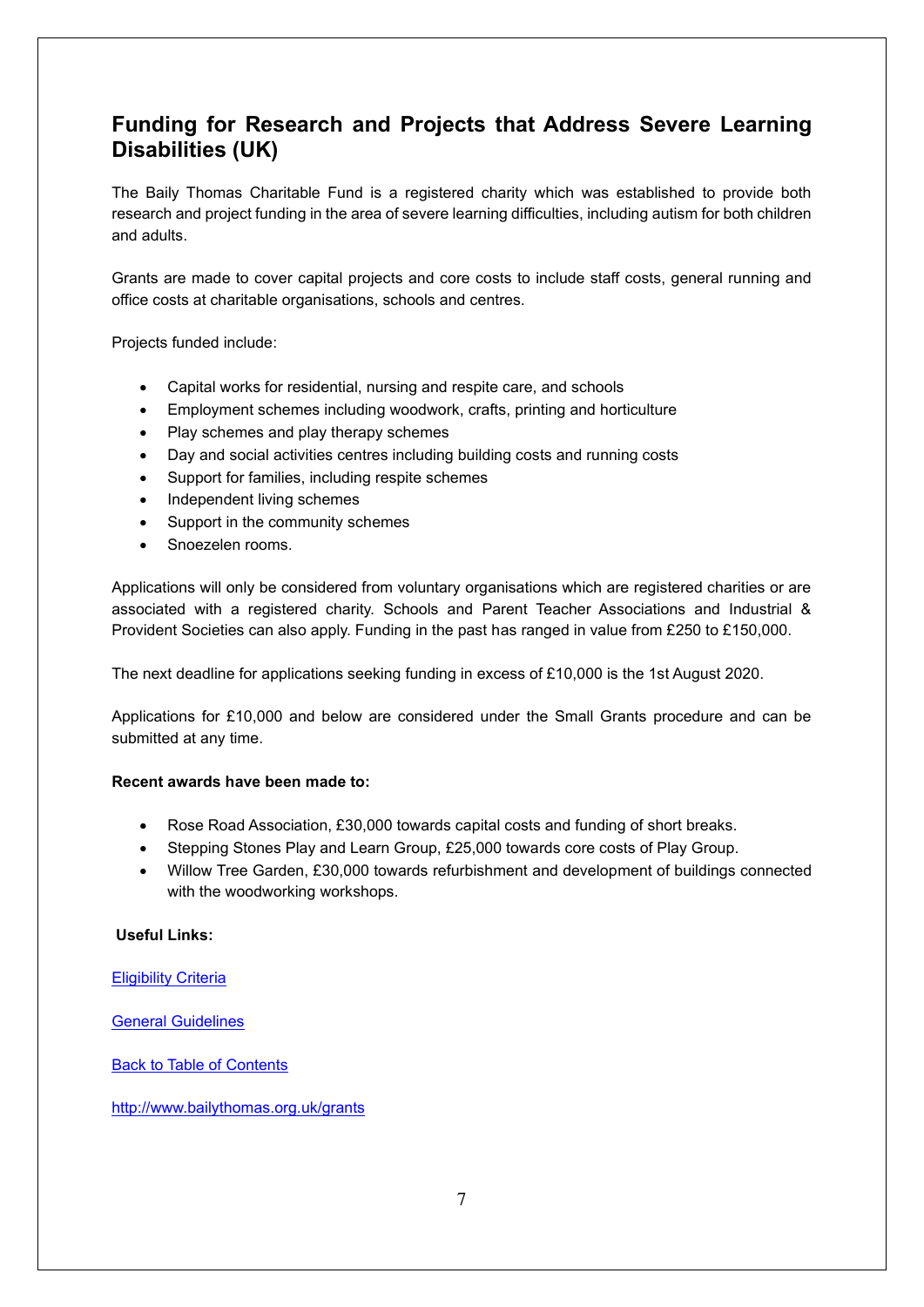## <span id="page-7-0"></span>**Holiday Grants for Disadvantaged and Disabled Children (UK)**

Schools, youth groups, not for profit organisations and charities can apply for grants of £500 to £2,500 to support recreational trips or holidays within the UK for groups of disabled or disadvantaged children (aged 13 or under).

Priority will be given to applications coming from the 20% most deprived areas in the UK. Funded by the Henry Smith Charity, grants can cover up to two-thirds of the cost of a holiday or trip lasting one to seven days. In this round, trips must be taken before the end of August 2019. For more details and to apply, complete the eligibility quiz on the website and submit the application form online at least 6 weeks before the trip is due to take place. Although the next deadline is the 30th April 2020, decisions are made on a first come-first served basis until all the funds have been allocated. Trips must take place between the 1st May and the 30th June 2020.

Applications must be made at least six weeks before the trip or holiday is due to take place.

#### **Previous visits supported include:**

- All Saints Catholic Primary School which received a grant of £1,500 towards a two-night trip to Wales for a group of disadvantaged children from Merseyside;
- Bridgewater School which received a grant of £1,900 towards an overnight trip to London for a group of disadvantaged children from Newcastle; and
- 6th St Helens (Parr) Scout Group received a grant of £1,100 towards a two-night trip to an activity centre in Lancashire for a group of children from a disadvantaged area of Merseyside.

#### **Useful Links:**

#### [Funding Guidelines](https://www.henrysmithcharity.org.uk/wp-content/uploads/2018/12/Holiday-Grants-programme-Guidelines-2019.pdf)

#### Back to Table of Contents

[https://www.henrysmithcharity.org.uk/explore-our-grants-and-apply/holiday-grants-for-children/holiday](https://www.henrysmithcharity.org.uk/explore-our-grants-and-apply/holiday-grants-for-children/holiday-grants-for-children-overview/)[grants-for-children-overview/](https://www.henrysmithcharity.org.uk/explore-our-grants-and-apply/holiday-grants-for-children/holiday-grants-for-children-overview/)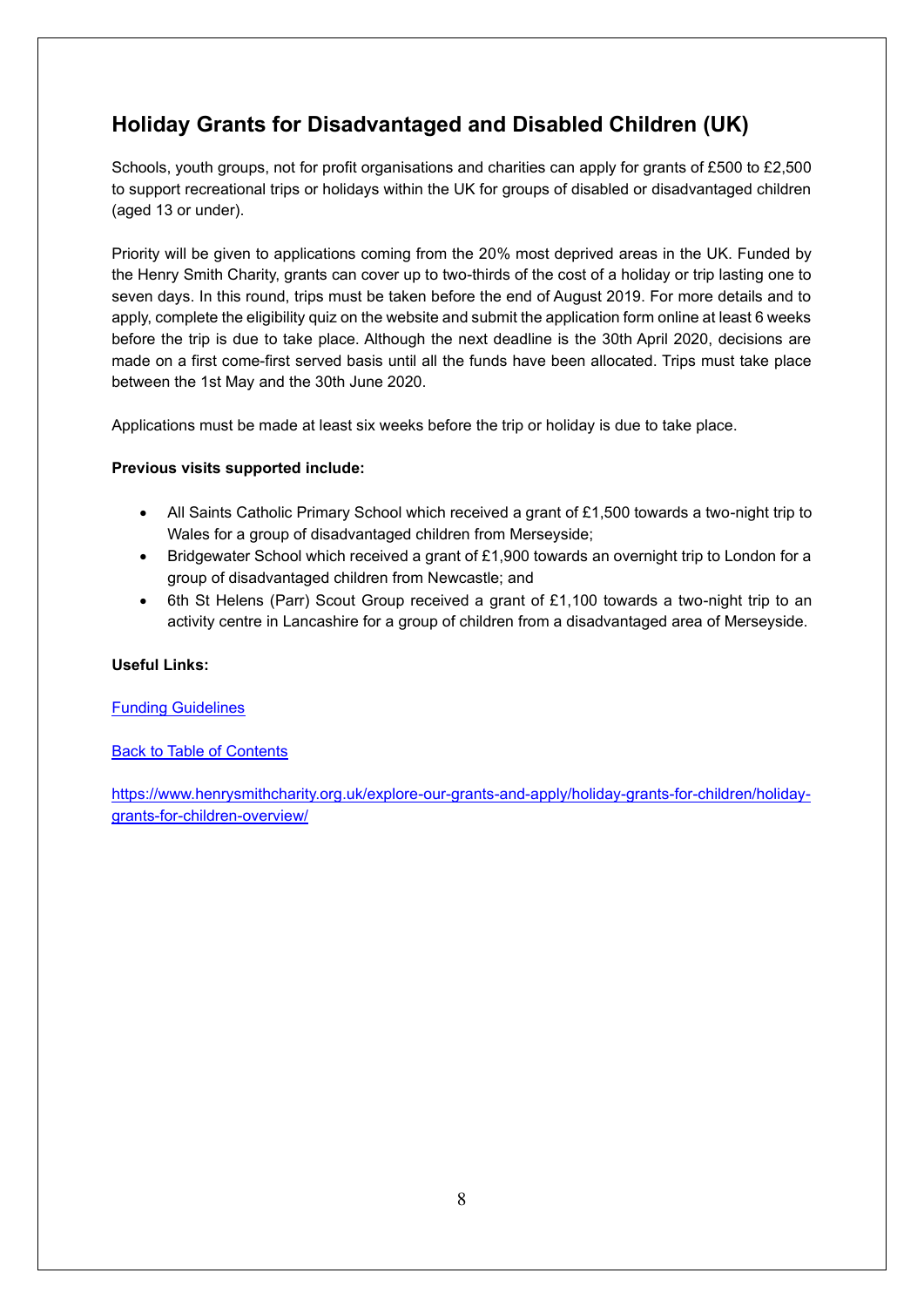## <span id="page-8-0"></span>**Fire Safety Fund Opens for Applications (UK)**

Electrical Safety First, a leading UK consumer safety charity, has just opened its Fire Safety Fund. Grants are available to help reduce electrical fires and accidents in UK homes.

The Fire Safety Fund is open to community services such as local Fire and Rescue Services, Trading Standards and charities, as well as other organisations promoting an electrical safety message.

Electrical Safety First offers grants of up to £5,000 per organisation but, in exceptional circumstances, awards of up to £20,000 can be considered for collaborative and/or larger projects. Preference will be given to those applications addressing the risks of fires associated with the use of electrical products and appliances. Or those that show a particularly creative approach in raising awareness of these issues.

The closing date for applications is the 3rd April 2020.

Applicants wanting further information and/or clarification on any aspect relating to Electrical Safety First's Electrical Fire Safety Fund, please contact: [ellen.vester@electricalsafetyfirst.org.uk](mailto:ellen.vester@electricalsafetyfirst.org.uk)

**Back to Table of Contents** 

<https://www.electricalsafetyfirst.org.uk/about-us/grants-and-funding/electrical-fire-safety-fund/>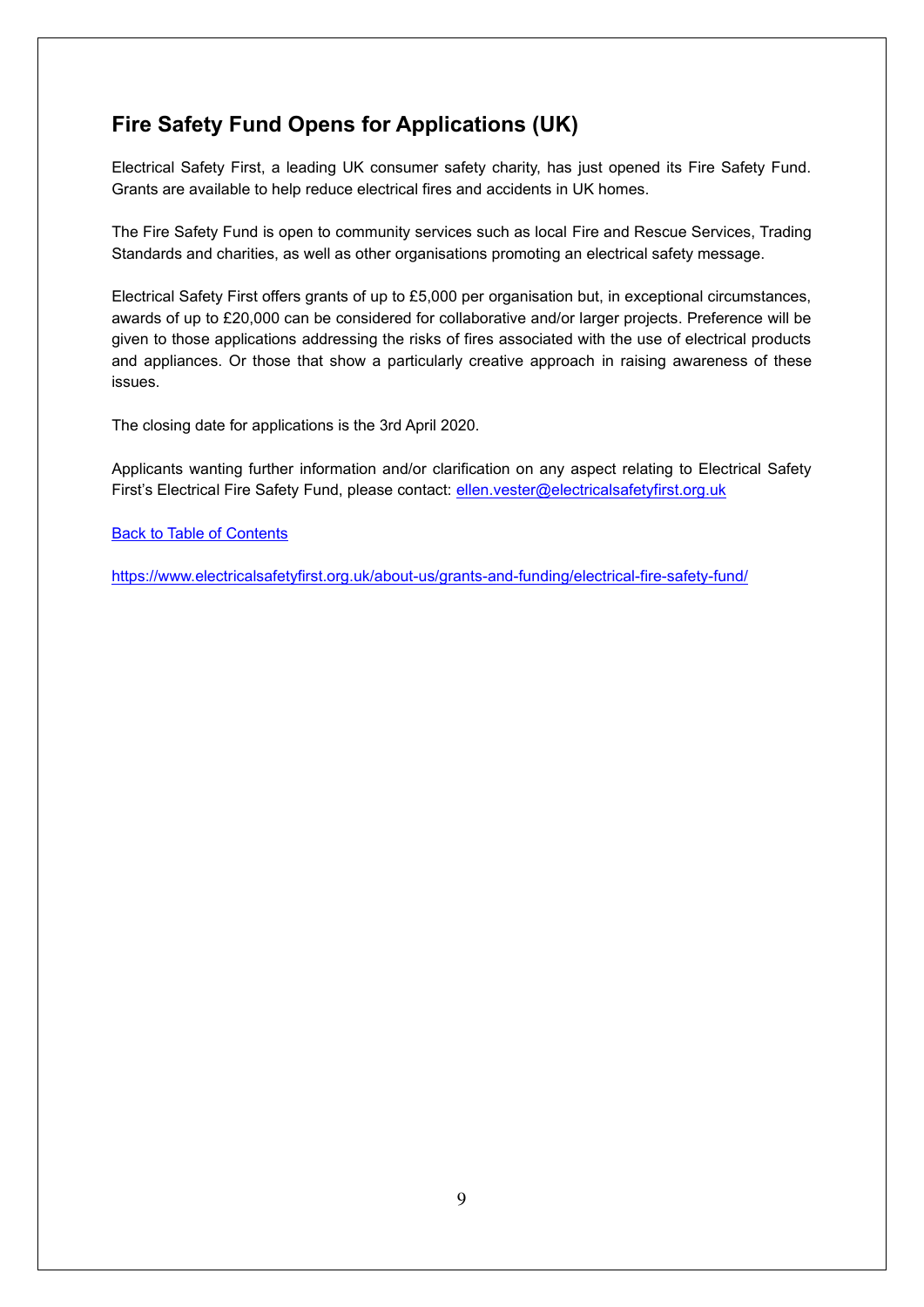## <span id="page-9-0"></span>**Fund to Train Thousands More Customs Experts Extended to End of 2021 (UK)**

HM Revenue and Customs (HMRC) has extended the deadline for businesses to apply for customs support funding to the 31st January 2021. The funding is available to help businesses train staff in making customs declarations, and to help businesses who support others to trade goods to invest in IT. This is to ensure that trade with the EU continues as smoothly as possible after Brexit.

To date, applications have been made for around £18.5 million out of a possible £26 million – meaning there is at least £7.5 million left to claim from HMRC.

Customs agents currently help businesses who trade outside the EU. This funding will help increase the capacity of the sector as businesses trading with the EU consider whether to get an expert to complete customs documentation for them after Brexit.

Businesses based in, or with a branch in, the UK can apply for funding to support:

- training costs for businesses who complete customs declarations, or who intend to in the future
- funding for IT improvement, which is available to small and medium sized employers who are currently involved in trade as an intermediary

To ensure maximum impact, the second wave of the grant scheme allows businesses to apply for the full cost of training, within certain limits as set out in the [guidance.](https://www.gov.uk/guidance/grants-for-businesses-that-complete-customs-declarations)

#### **Useful Links:**

[Apply](https://www.customsintermediarygrant.co.uk/)

Back to Table of Contents

<https://www.gov.uk/government/news/hmrc-extends-customs-grant-funding-deadline>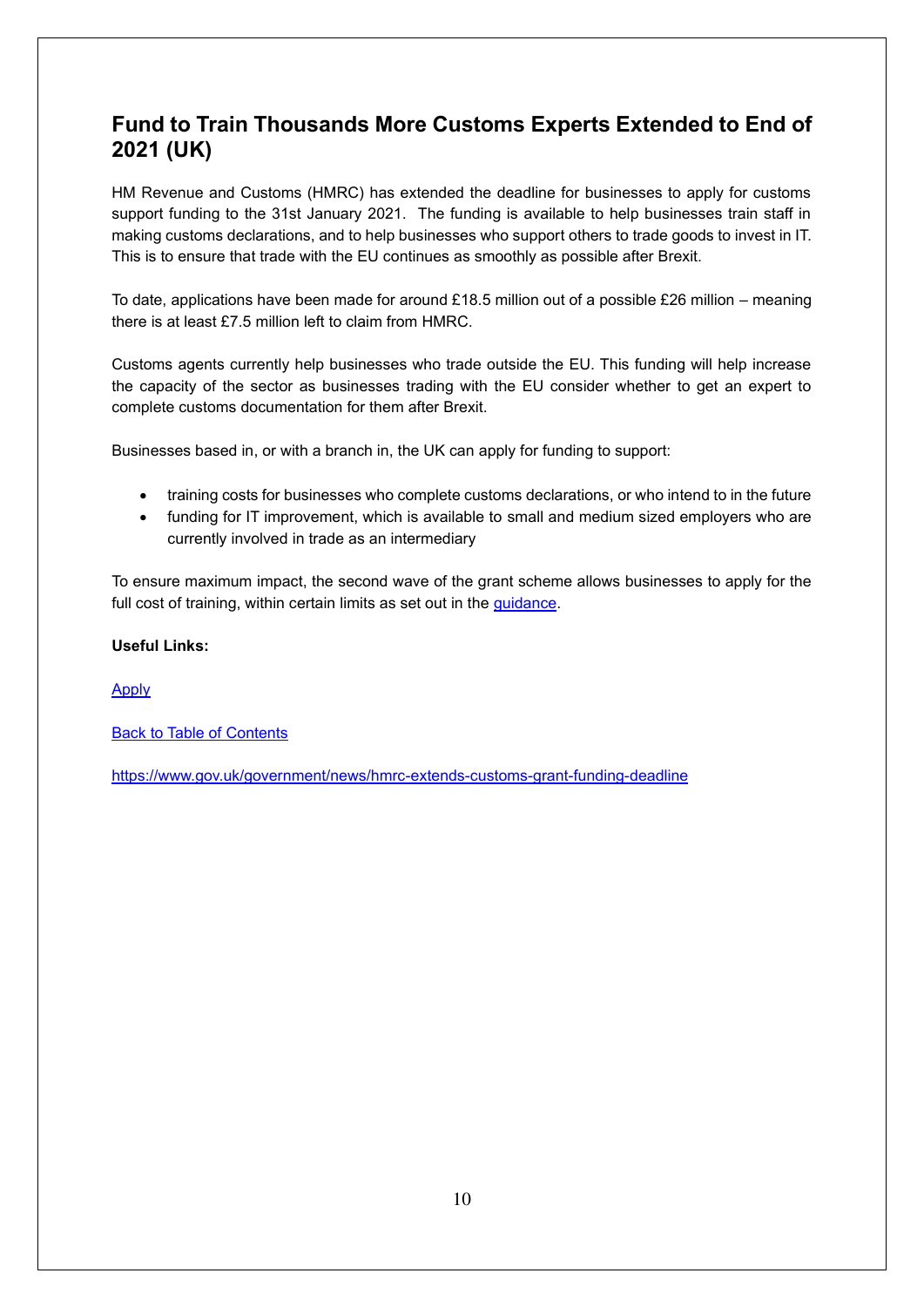## <span id="page-10-0"></span>**Funding for Songwriters and Producers to Develop their Careers (UK)**

Songwriters and producers working in popular music genres can apply for grants of up to £10,000 to further develop their careers. Launched in 2017 as a response to the long-term career needs of those working behind the scenes,

The Hitmaker Fund was initiated by PRS Foundation with The Ivors Academy Trust.

Applications can be made by songwriters / producers directly or by their representatives. These include:

- Managers
- Music Publisher
- Lawyer
- Trusted advisor

This application is not for writers and producers just starting out, demoing and developing. Applicants must have at least 5 credited works registered with PRS for Music – this means a reputable cut / song that have national radio plays / streaming plays / from a reputable writing camp.

The next closing date for applications is the 14th April 2020.

#### **Useful Links:**

[Application Guidance and Frequently Asked Questions](https://prsfoundation.com/funding-support/funding-music-creators/next-steps/the-hitmaker-fund/guidance-and-faqs/)

**Back to Table of Contents** 

<https://prsfoundation.com/funding-support/funding-music-creators/next-steps/the-hitmaker-fund/>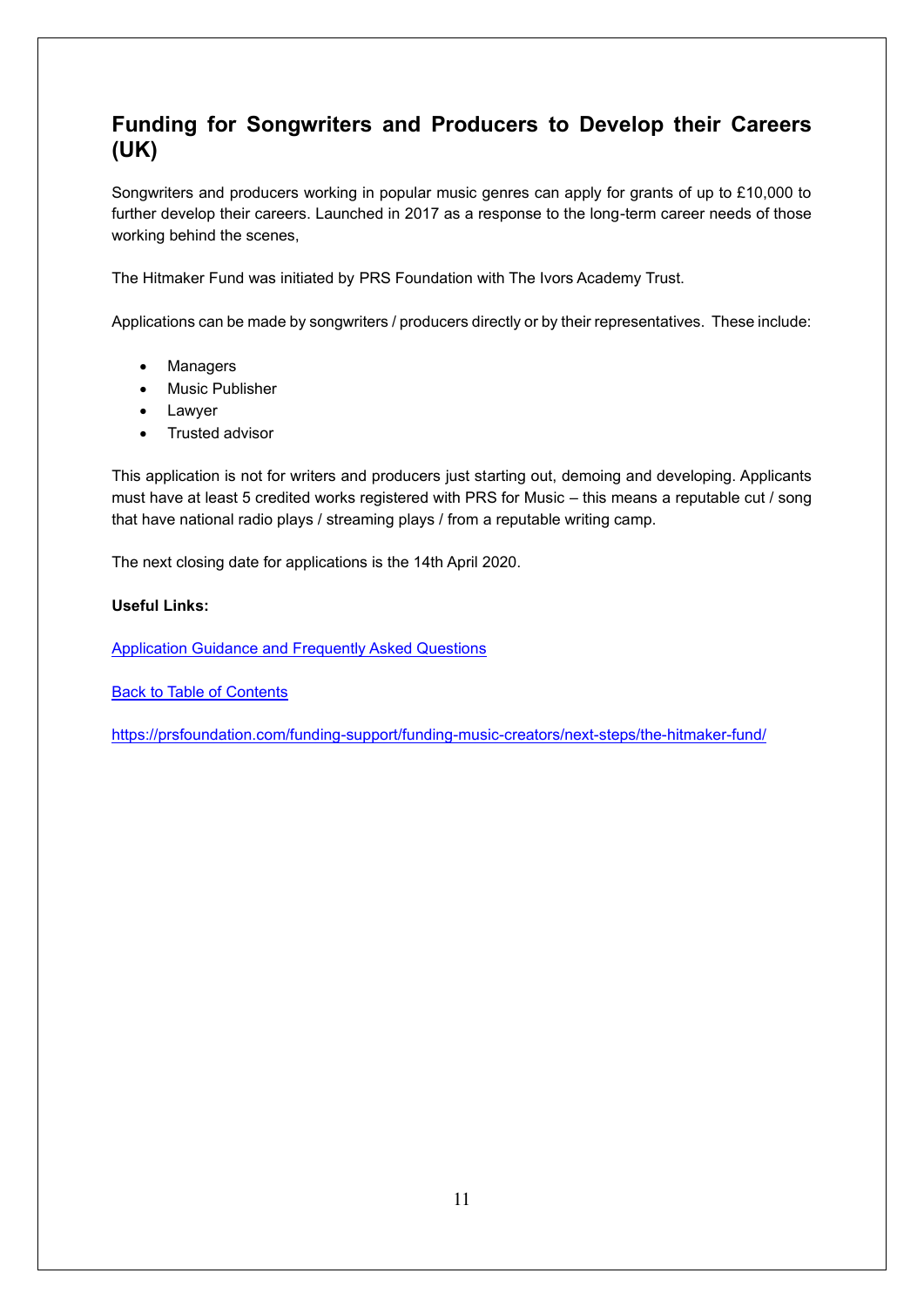## <span id="page-11-0"></span>**PRS Music Foundation Composers' Fund Opens for Applications (UK)**

The Performing Rights Society (PRS) for Music Foundation, the UK's leading funder of new music across all genres, has announced that a new round of applications to its Composers' Fund is now open for applications.

The Composers' Fund recognises the need for composers to have direct access to funding at pivotal stages in their career. It invites composers to make the case for support of any activity that would enable them to make a significant step change in their career.

Grants can be for up to £10,000 and it is anticipated that the Foundations will make 10 - 15 awards a year. The fund is open to composers with a strong track record in their field who are at a point in their career where access to funding could help move forward their career. To be eligible for support, composers must be based in the UK and must be members of PRS for Music or in a position to join. To be eligible for support, composers must be based in the UK and must be members of PRS for Music or in a position to join.

The next deadline for applications is 6pm on the 20th April 2020.

Read the [Guidance and FAQs](https://prsfoundation.com/funding-support/funding-music-creators/next-steps/the-composers-fund/the-composers-fund-guidance-and-faqs/) before applying

Back to Table of Contents

[https://prsfoundation.com/funding-support/funding-music-creators/next-steps/the-composers](https://prsfoundation.com/funding-support/funding-music-creators/next-steps/the-composers-fund/%C2%A0)[fund/%C2%A0](https://prsfoundation.com/funding-support/funding-music-creators/next-steps/the-composers-fund/%C2%A0)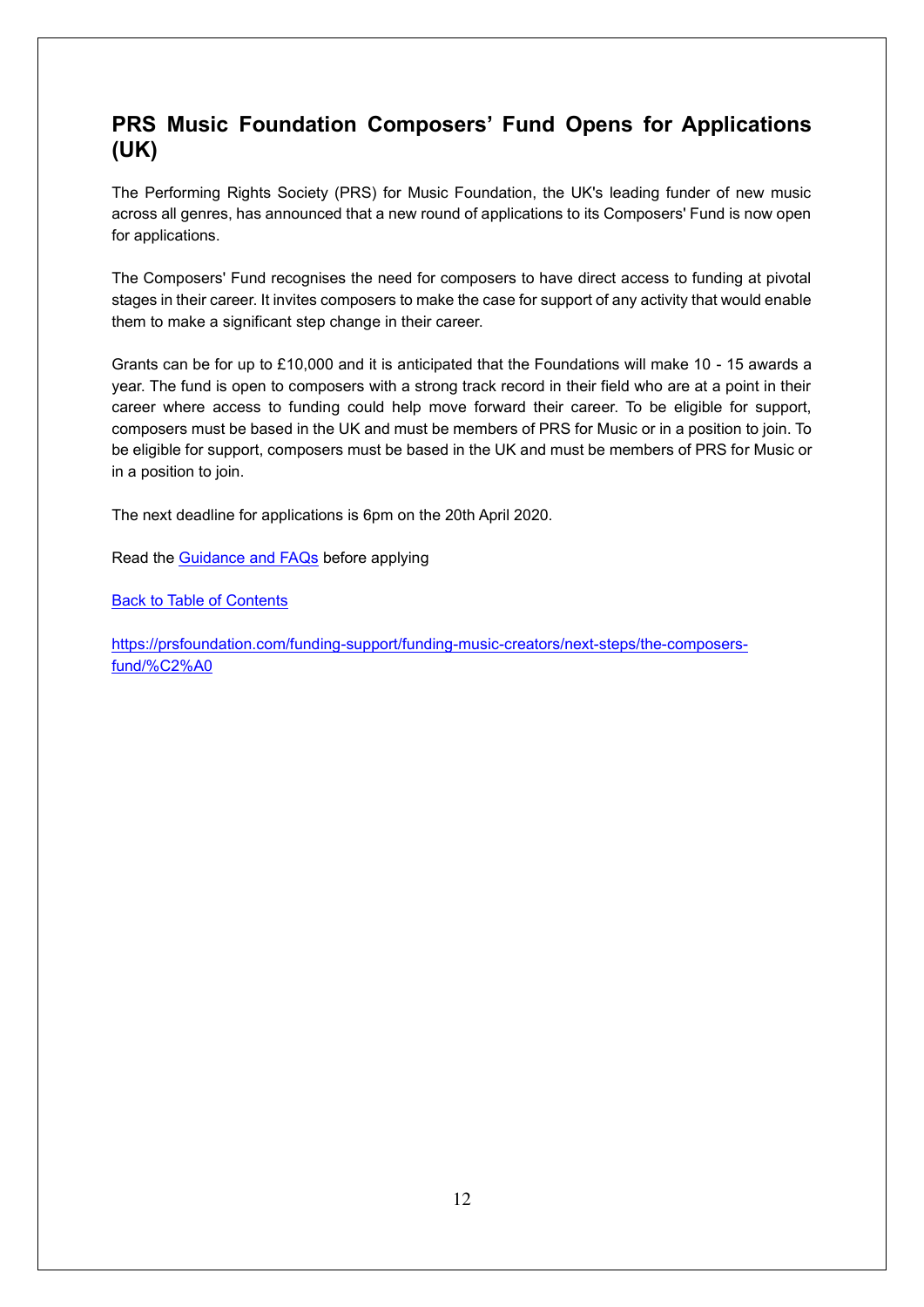## <span id="page-12-0"></span>**Grants of up to £1,500 Available for the Professional Development of Musicians (UK)**

Emerging and professional musicians of all genres and disciplines can apply for grants of £500 -£1500 to help them access opportunities that will allow them to focus on developing their artistic and professional development at a crucial point in their career.

The funding which is being made available through the Help Musicians UK Transmission Fund is designed to help emerging and professional musicians of all genres and disciplines to build their careers by supporting the costs of formal and time limited training and mentoring opportunities. Eligible artists may for example be a solo instrumentalist, composer, vocalist, singer songwriter or a multidisciplinary artist. Bands or ensembles with 6 members or less can also be supported.

All artists supported must have an active career and be able to demonstrate the following:

- Exceptional ability within their discipline
- High quality musical output
- Regularly working (performances, commissions, releases) at a professional level (getting paid for your work)
- Achievement or the potential to achieve a national or international impact
- An impressive track record
- An entrepreneurial spirit and dedication toward their career

Group applicants must have 50% of their members meeting the criteria shown above and have been established and playing together regularly for at least 1 year.

Grants of £500 - £1500 are available and can support opportunities such as short courses, workshops, training and time limited periods of coaching with an expert in the artists chosen field both in the UK or internationally. Travel, accommodation and access costs can also be funded.

Eligible applicants will be:

- Aged over 18
- Based primarily in the UK and be eligible to work here
- Have been resident in the UK for at least 3 consecutive years
- In financial need and without significant backing

The next closing date is the 4th May 2020.

#### **Useful Links:**

[Frequently Asked Questions](https://www.helpmusicians.org.uk/creative-programme/current-opportunities/transmission-fund/transmission-fund-faq)

[Application Guidelines](https://www.helpmusicians.org.uk/assets/files/transmission_fund_guidelines_2020.pdf)

Back to Table of Contents

<https://www.helpmusicians.org.uk/creative-programme/current-opportunities/transmission-fund>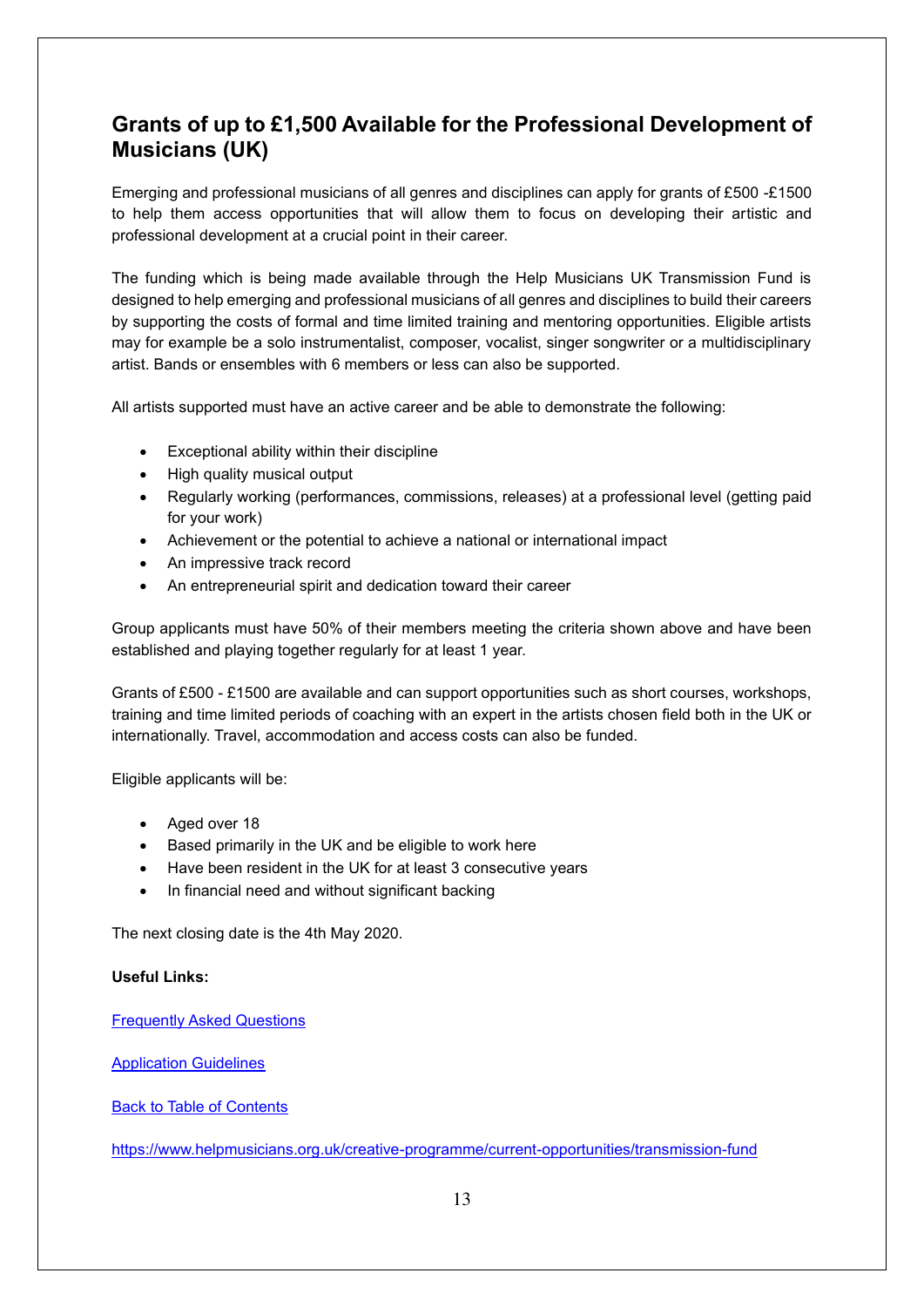## <span id="page-13-0"></span>**Grants to Promote the Teaching of Greek (UK)**

The Hellenic Society Schools Sub-Committee makes grants to schools to assist projects concerned with the teaching of Greek or Greek civilization.

Typically, grants are made for:

- The development of new courses in Greek
- Books & other teaching materials
- Classics days or conferences
- Greek plays by schools
- Summer schools for school pupils

Applications from schools planning to start courses in Greek are especially welcome.

Applications on behalf of individual pupils or teachers are not normally considered, but a grant may be made to an institution for use as bursaries to individuals at the discretion of that institution. Most grants are in the range £100-£500, but larger awards are occasionally made.

The next closing date for applications is the 1st May 2020.

#### **Useful Links:**

[Application Form](http://www.hellenicsociety.org.uk/wp-content/uploads/2015/08/SPHS-School-Grants.docx)

**Back to Table of Contents** 

<http://www.hellenicsociety.org.uk/grants/>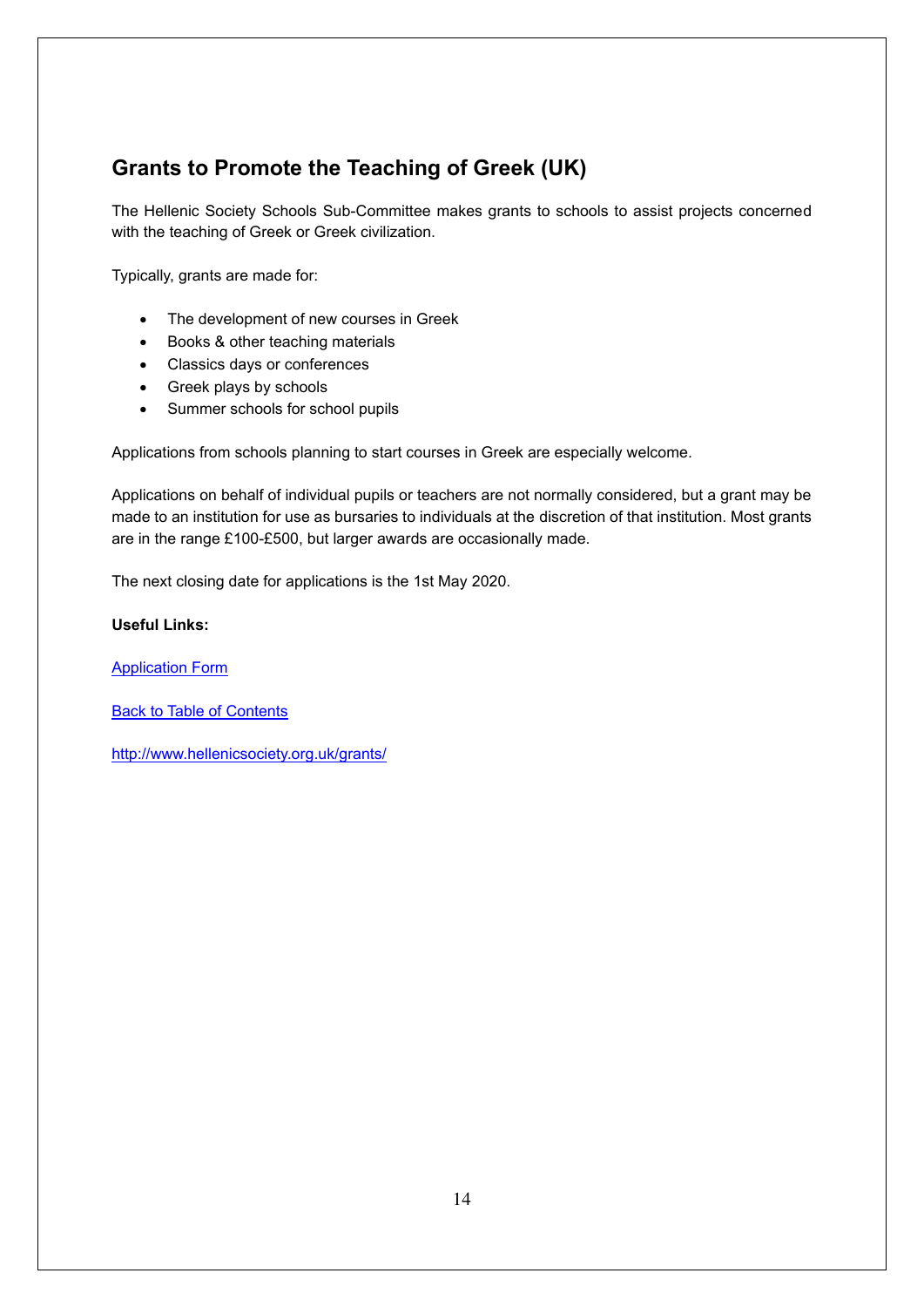## <span id="page-14-0"></span>**Childs Charitable Trust (UK)**

The Childs Charitable Trust is a grant-making trust, supporting Christian UK registered and excepted charities and organisations both in the UK and overseas. During 2017 the Trust awarded grants to 81 different organisations all based in the UK but operating in more than 100 different countries worldwide.

Projects will be considered that fall into the following categories:

- Youth the trust looks to support projects working in schools and with vulnerable and disengaged young people in the UK. Supported activities may include RE Lessons; School Assemblies; Lunchtime/After school clubs; Evangelism; Personal Development Programmes; Homelessness Prevention.
- Outreach the trust works to share the gospel of Christ by supporting all aspects of Christian outreach both in the UK and overseas and can fund, for example, Church Plants; Overseas Mission; Training in Evangelism; Chaplaincy.
- Society the trust believes people of faith bring a valuable contribution to social action and justice and support initiatives that have a positive impact in their society. Grants could support, for example: Counselling; night shelters; alcohol/drug rehabilitation; homelessness; or prison/ex-offenders work.
- Education the trust supports initiatives involved in all areas of Christian education including Bible Translation; Media Initiatives; Bible Colleges; Literature; Apologetics.

Applicants must be registered with the Charity Commission of England and Wales, the Office of the Scottish Charity Regulator or the Charity Commission of Northern Ireland or be 'excepted' charities. Organisations with a turnover in excess of £5,000,000 should contact the office prior to submitting an application, to check eligibility.

No minimum or maximum funding amounts are specified, however in 2017, 16 grants of between £5,000 and £9,999, 18 grants of between £3,000 and £4,999 and 34 grants not exceeding £2,999 were made. Nine other grants ranging from £12,000 to £34,000 were also awarded.

The deadline for applications is the 31st May 2020.

Back to Table of Contents

<https://childscharitabletrust.org/>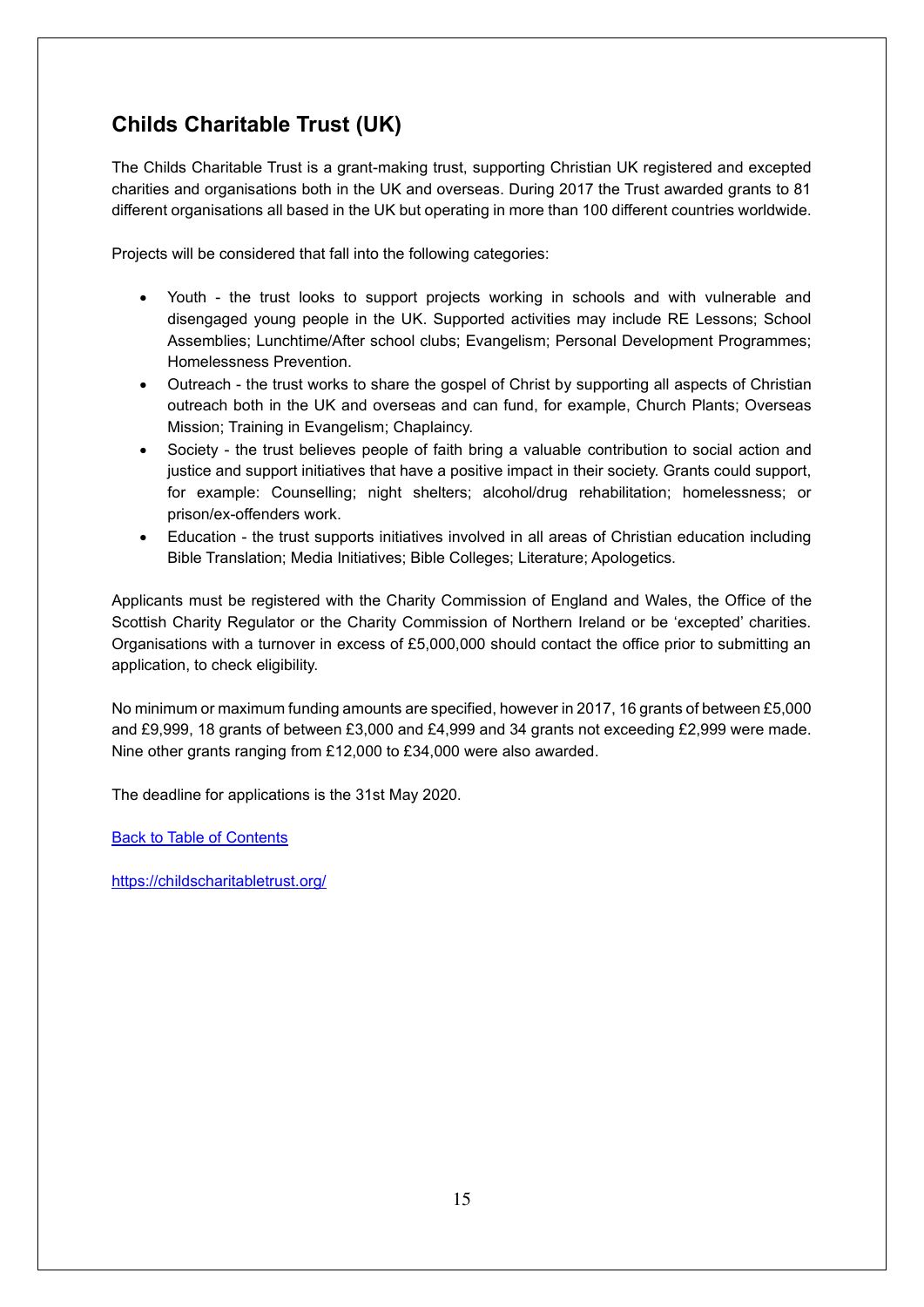## <span id="page-15-0"></span>**Funding to Support Arts Projects (UK)**

The Fidelio Trust has announced that the next closing date for applications is the 22nd May 2020.

The Trust offers grants of up to £5,000 in support of the Arts, in particular Music, including:

- Opera
- Lieder
- Composition
- Dance.

The Trustees aim to help individuals and groups such as:

- Colleges
- Arts Festivals
- Other arts organisations who would not be able to carry out a project or activity without financial support.

Funding is available towards:

- Tuition or coaching costs
- To participate in external competitions
- To be supported for a specially arranged performance
- To receive support for a special publication, musical composition or work of art.

#### **Useful Links:**

[Application Form](http://www.fideliocharitabletrust.org.uk/applicationForm/FidelioApplicationForm2018v2.docx)

Back to Table of Contents

<http://www.fideliocharitabletrust.org.uk/index.php>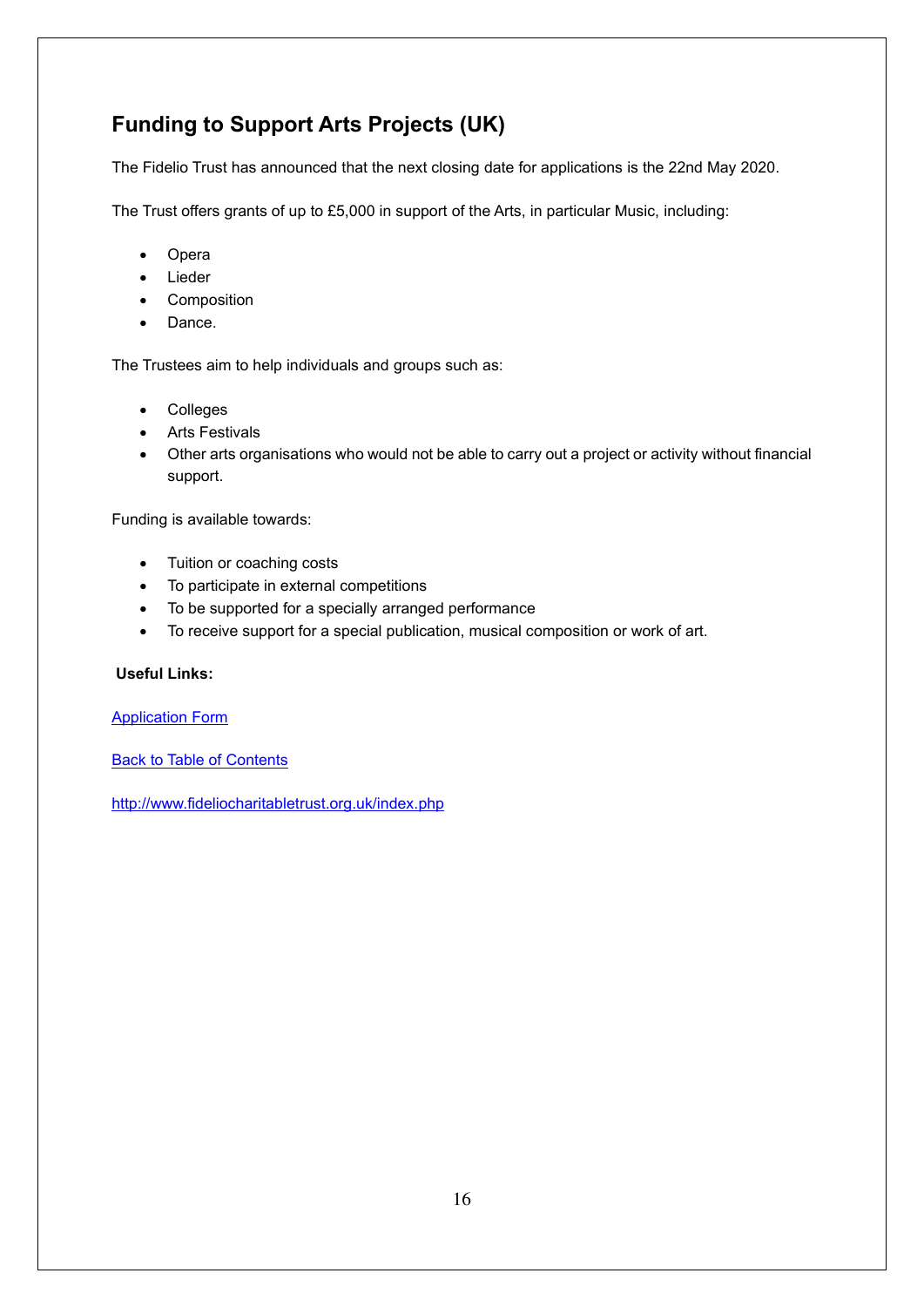## <span id="page-16-0"></span>**The Ouseley Trust (England, Wales & Ireland)**

Cathedrals, choral foundations, parish churches, choir schools and other relevant institutions which promote and maintain to a high standard the choral services of the Church of England, the Church in Wales and the Church of Ireland have until the 30th June 2020 to apply for funding from the Ouseley trust.

Grants are available in the following areas:

- Courses for individuals or groups
- Endowment grants for scholarships or bursaries
- Fees for individual choristers having places at recognised choir schools
- Purchase of liturgical music
- Other projects (e.g. outreach) of an innovative kind that are likely to further the object of the Trust in a direct and effective way. In very exceptional circumstances, these may include music commissions.

No maximum grants size is specified.

Back to Table of Contents

<http://www.ouseleytrust.org.uk/>

## <span id="page-16-1"></span>**£20 Million Available for New Railway Stations (England & Wales)**

Local authorities in England and Wales can bid for a share of £20 million of funding for the construction of new railway stations. This forms one part of the government's £500 million drive to reopen former routes and stations closed during the Beeching cuts in order to improve links between communities and unlock the economic potential of towns, cities and regions.

The funding is being made available through the third round of Department for Transport's New Station's Fund. £40 million of funding has already been invested in building 10 new stations across the country, attracting over a million passenger journeys.

The closing date for applications is the 5th June 2020.

#### **Useful Links:**

[Guidance Notes for Applicants](https://cdn.networkrail.co.uk/wp-content/uploads/2020/02/New-Stations-Fund-3-Guidance-Note-for-Applicants.pdf)

[New Station Fund 3 Questions and Answers](https://cdn.networkrail.co.uk/wp-content/uploads/2020/02/New-Stations-Fund-3-Q-and-A.pdf)

[Application Form](https://cdn.networkrail.co.uk/wp-content/uploads/2020/02/New-Station-Fund-3-Application-form.doc)

[NSF3 Funding from Network Rail agreement \(FFNRA\) short form](https://cdn.networkrail.co.uk/wp-content/uploads/2020/02/NSF3-Funding-From-Network-Rail-Agreement-FFNRA-Short-Form.docx)

Back to Table of Contents

[https://www.gov.uk/government/news/20-million-to-connect-communities-across-the-country-with](https://www.gov.uk/government/news/20-million-to-connect-communities-across-the-country-with-new-railway-stations)[new-railway-stations](https://www.gov.uk/government/news/20-million-to-connect-communities-across-the-country-with-new-railway-stations)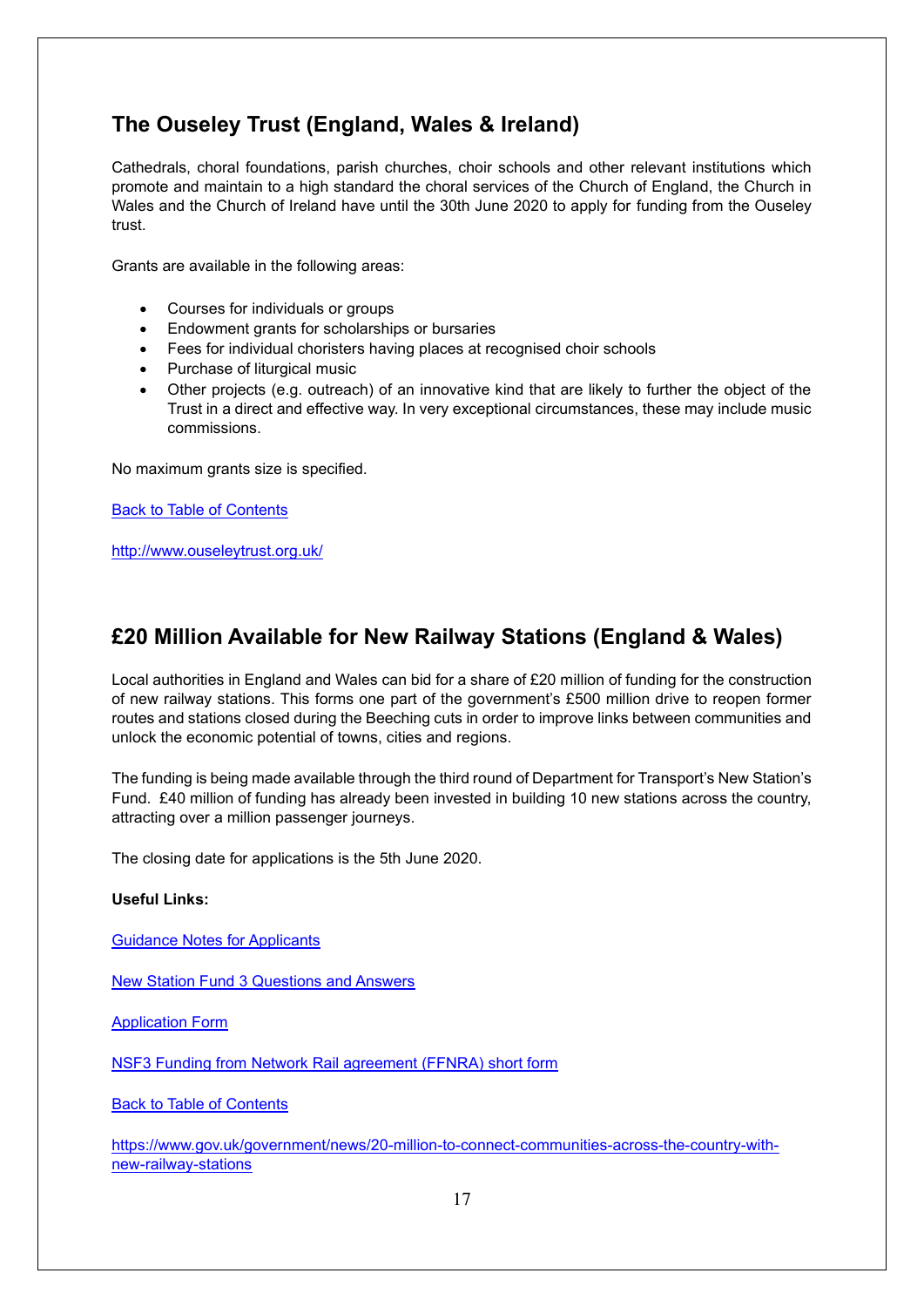## <span id="page-17-0"></span>**Grants of Up to £500,000 Available to Encourage Collaboration Between Further Education Colleges (England)**

Groups of Further Education colleges and sixth form colleges can apply for grants of between £80,000 and £500,000 to develop greater collaboration to address common quality improvement priorities.

The Funding is being provided through the Department for Education College Collaboration Fund and aims to:

- develop greater collaboration between FE colleges, usually, but not exclusively, in the same geographic place
- stimulate quality improvement through developing sector-led approaches peer-to-peer support and sharing good practice
- ensure sustainable FE provision through adopting process which supports high performance
- produce products and approaches to quality improvement that can be adopted by other FE providers
- stimulate the market and provider base to support ongoing quality improvement
- develop a stronger FE offer through improving the quality of FE provision and learner outcomes, including progression to level 3 qualifications
- better meet local and national skills priorities and improve labour market outcomes for learners

Applications need to be submitted by a lead college with up to 4 other colleges.

To be eligible FE Colleges will need to apply with colleges within a shared geographic area, for example, the same sub-regional level. If suitable partners are not available other colleges can come from a wider area. For example, addressing provision for a vocational specialism, such as land-based or a particular student cohort, such as learners with high needs.

Colleges are expected to contribute match funding equal to 25% of the total grant.

The closing date for applications is 12pm on the 8th April 2020.

Email [College.CollaborationFund@education.gov.uk](mailto:College.CollaborationFund@education.gov.uk) for any questions about the programme or how to apply.

#### **Useful Links:**

[Assessment Criteria](https://assets.publishing.service.gov.uk/government/uploads/system/uploads/attachment_data/file/868667/CCF_Assessment_Criteria.pdf)

[Application Form](https://assets.publishing.service.gov.uk/government/uploads/system/uploads/attachment_data/file/868415/CCF_Application_Form.docx)

Back to Table of Contents

<https://www.gov.uk/guidance/college-collaboration-fund-ccf#support>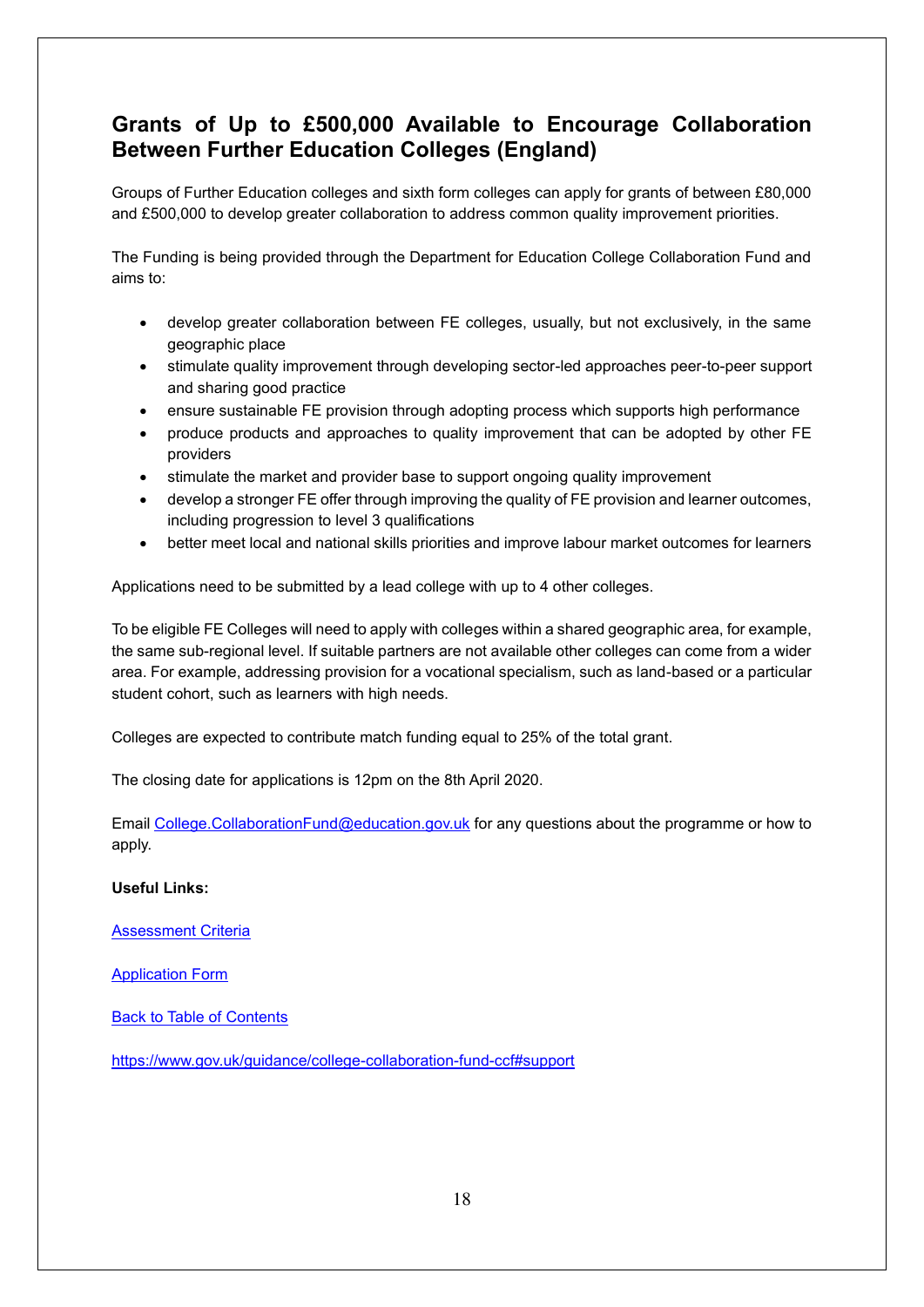## <span id="page-18-0"></span>**New Fund Launches to Give House-Building Power Back to Local People (England)**

A new housing fund has launched, aiming to empower community groups to plan and build 1,000 affordable homes in communities across England.

The fund, led by CAF Venturesome, the social investment arm of the Charities Aid Foundation (CAF), is funded by a group of charities and benefactors including the Nationwide Foundation. The Community Led Housing Fund (CLH) is open for applications for loans, standby facilities and, in partnership with Power to Change, grants at every stage of the project.

The maximum amount of funding available is £150,000, including financial help in purchasing land.

Back to Table of Contents

[http://www.nationwidefoundation.org.uk/projects-we-fund/current-funding/caf-venturesome](http://www.nationwidefoundation.org.uk/projects-we-fund/current-funding/caf-venturesome-community-led-housing-fund/)[community-led-housing-fund/](http://www.nationwidefoundation.org.uk/projects-we-fund/current-funding/caf-venturesome-community-led-housing-fund/)

## <span id="page-18-1"></span>**Funding to Give People Suffering from Motor Neurone Disease or their Carers "Time Out" (Scotland)**

Individuals that have Motor Neurone Disease (MND) or care for someone with MND can apply for small grant of up to £1,000 towards the cost of a holiday or other 'time out'.

The grants which are being made available through MND Scotland's Time Out Grants gives people suffering from MND and their carers the chance to enjoy quality time outside their usual routine. People with MND who do not have a carer are not eligible to apply for this grant programme. The grants can be used to go on a holiday, take a regular break to meet friends for coffee, pursue a hobby, or just have time to relax. The grant can be used for any costs that make time out possible, e.g. accommodation, holiday insurance, transport, respite care, or meals out; etc.

Applications can be submitted at any time, but funding is limited.

#### **Useful Links:**

[Grant Guidelines](http://www.mndscotland.org.uk/media/1571/time-out-grants-guidelines.pdf)

Back to Table of Contents

<http://www.mndscotland.org.uk/how-we-can-help/grants/time-out-grant/>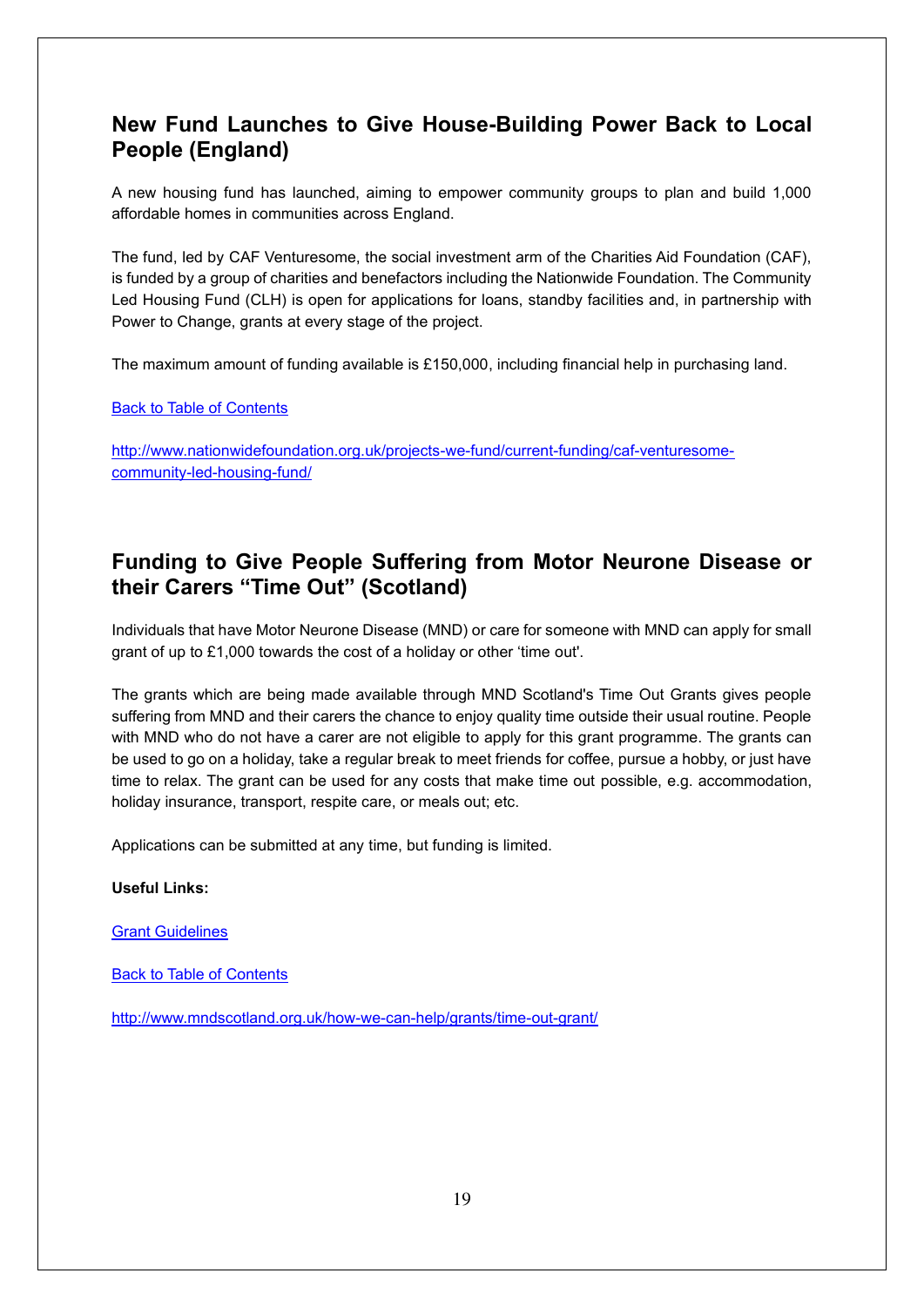## <span id="page-19-0"></span>**Funding for Physical Improvements on the National Cycle Network (Scotland)**

Community groups can apply for grants of between £100 and £750 for projects which benefit people or wildlife across National Cycle Network routes in Scotland. The funding is being made available through the Sustrans Love Your Network grant fund and will be available to registered charities, social enterprises and other constituted community group for physical improvements on the National Cycle Network.

Individuals and profit-making companies are not eligible to apply. Local authorities may apply for funding on behalf of a community group that is not currently constituted.

Examples of costs which have been covered with a Love Your Network grant are below. This is NOT an exhaustive list, and applications can include things which do not appear here:

- Litter-picking equipment
- Bike trailers for transporting tools and equipment
- Hand tools
- Power tools
- Native plants
- Fruit trees

The closing date for applications is the 8th May 2020.

For any questions about the fund, please email **Laura White.** 

#### **Useful Links:**

[Application Guidelines](https://www.sustrans.org.uk/media/4641/4641.pdf)

Back to Table of Contents

<https://www.sustrans.org.uk/media/4641/4641.pdf>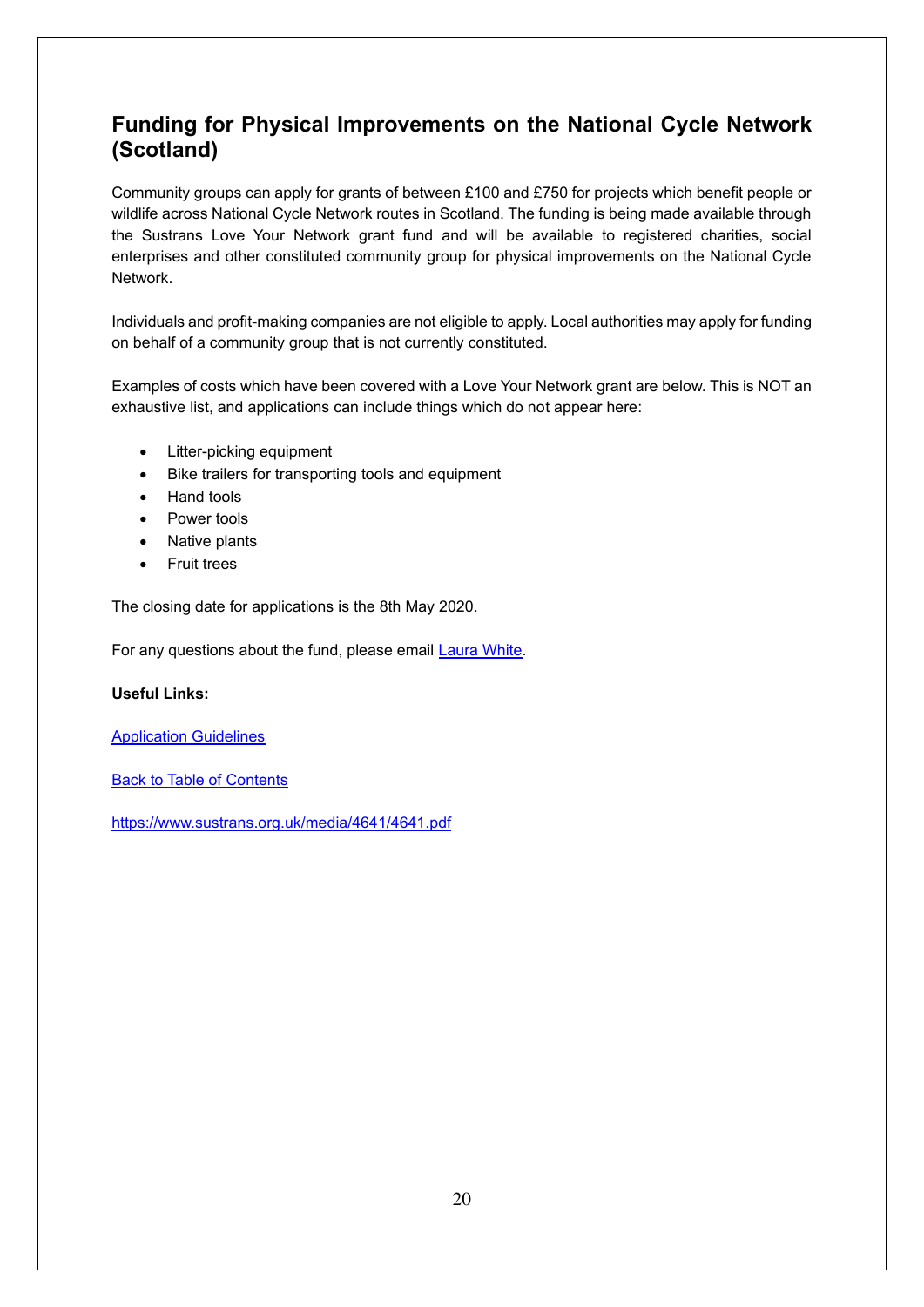## <span id="page-20-0"></span>**Funding for the Provision or Upgrading of Sports Facilities (Scotland)**

Schools, and other organisations such as local authorities, area sports associations, sports trusts and charities; etc can apply for funding of up to £100,000 (to a maximum of 50% of the project costs) to improve their sports facilities. In areas of high deprivation, the maximum grant can be up to 75% of project costs.

Grants are available to help with the provision or upgrading of sports facilities that are for the public good and which benefit the community. Within schools and education establishments SportScotland want to support projects that increase the range of physical activity and sporting activities available for community use within a school or education site. The fund supports capital projects such as:

- New, upgraded or extended sports facilities
- Inclusive changing facilities
- Facilities that provide or improve access for outdoor sport and adventure activities
- Floodlights that increase capacity at appropriate sports facilities
- Major items of sports equipment

There are two application routes depending on the value of the project:

- Small Grants for applications with a total project value between £20,000 and £250,000 (including VAT).
- Large Grants for applications with a total project value of over £250,000 (including VAT).

The next closing date for applications for the small grants programme is the 1st April 2020. For large grants (which has a two-stage application process), the stage 1 application deadline is the 1st of every month and the stage 2 application deadline is either the 1st of April or September each year.

#### **Useful Links:**

[Application Guidelines](https://sportscotland.org.uk/media/3411/2018-sff-guidelines-rev2.pdf)

#### [Apply Online](https://mysport.sportscotland.org.uk/Account/Login/?ReturnUrl=%2fMyWork%2fFacilityApplication%2fNew%2f%3ftype%3dSmall%26fund%3dSFF&type=Small&fund=SFF)

Back to Table of Contents

<https://sportscotland.org.uk/funding/sport-facilities-fund/>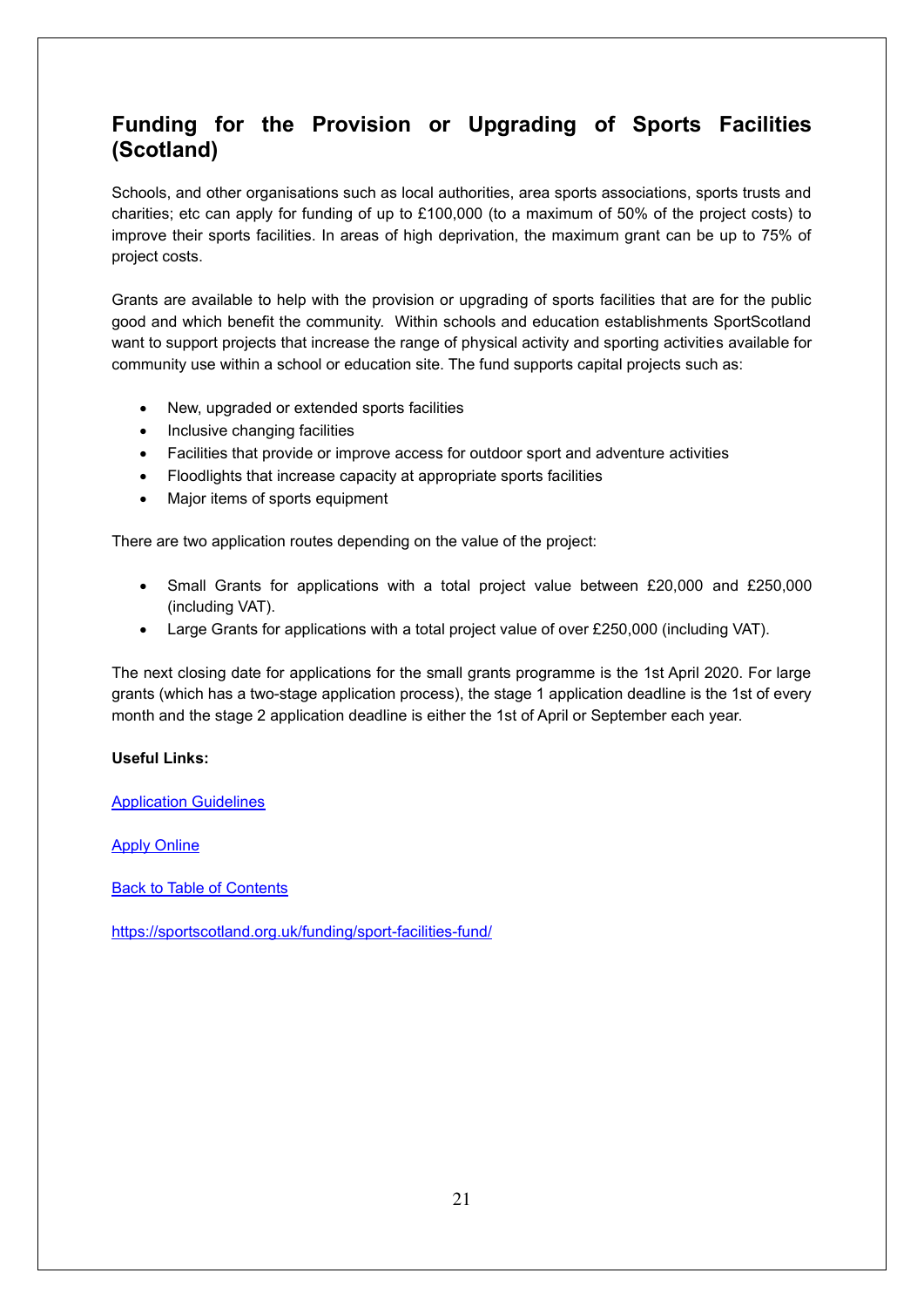## <span id="page-21-0"></span>**The Weir Charitable Trust (Scotland)**

Small community groups and charities based in Scotland can apply to the Weir Charitable Trust for funding of up to £25,000 to support projects relating to:

- Sport i.e. encouraging and increasing public participation in sport
- Health i.e. the prevention or relief of sickness, disease or human suffering
- Culture i.e. supporting heritage through participation projects
- The advancement of animal welfare
- Recreational Facilities i.e. the provision or organisation of recreational facilities that are primarily intended for people who need them due to age, ill-health, disability, financial hardship or other disadvantage and are available to members of the public at large.

The Trust accepts applications from new or established community groups and small charities, based in Scotland and providing services in Scotland, who are struggling to secure funds through mainstream funders or who have unsuccessfully explored all the statutory sources of funding. Eligible applicant organisations will have an income of £100,000 or less per year.

#### **Projects supported in the past include:**

- Farmersfield Rest-home for Elderly Donkeys (FRED) £2,000 for this rest-home for elderly donkeys.
- Plains Senior Residents Club £1,797 for this volunteer-run Club offering over 20 senior residents a weekly home-cooked meal and a friendly place to meet.
- Inverness Foodstuff £10,000 to support the Volunteer Manager role at this drop-in-centre for people in need.

The next deadline to apply is the 28th August 2020 at 5pm.

#### **Useful Links:**

Guidance Notes

[FAQs](http://weircharitabletrust.com/faq-page)

Back to Table of Contents

<http://weircharitabletrust.com/apply-now>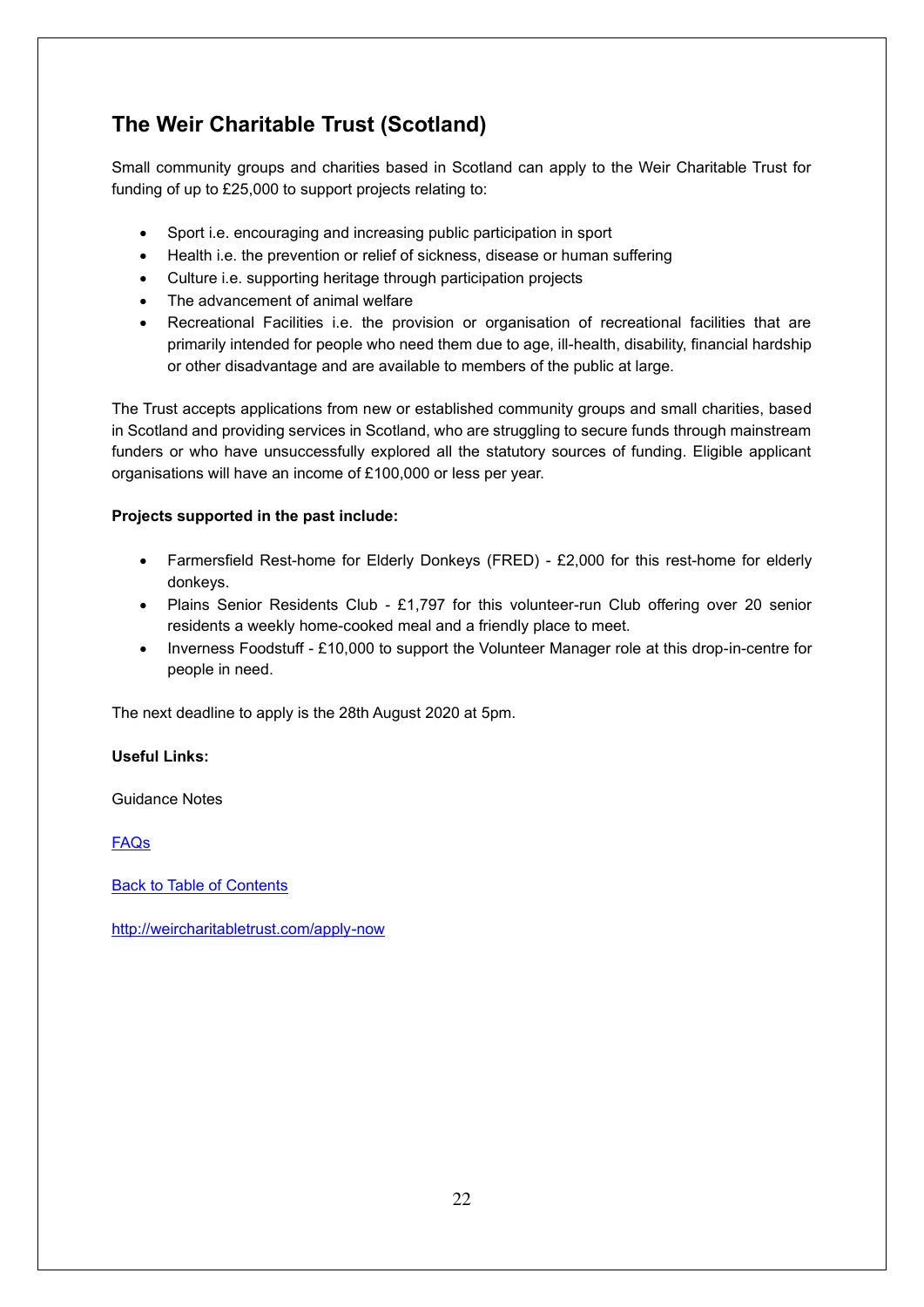## <span id="page-22-0"></span>**Innovation Voucher Scheme - Follow on Funding (Scotland)**

The Scottish Funding Council has announced that the next deadline for applications under its Followon Innovation Voucher Scheme is the 24th April 2020.

The awards are specifically intended to encourage existing partnerships that have previously collaborated and jointly received funding. This can include the Scottish Funding Council Innovation Voucher awards scheme or any other funded activity. Businesses in partnership with Higher Education Institutes can apply for funding of up to £20,000. The grant requested must be matched in cash by the company.

Applications for the follow-on scheme can be submitted to continue a previous or to develop a collaboration in a new area with a research group drawn from a different department or institution.

#### **Useful Links:**

[Application Pack](https://interface-online.org.uk/sites/default/files/SFC%20Follow%20On%20Voucher%20Application%20Pack.zip)

[Frequently Asked Questions](https://interface-online.org.uk/sites/default/files/SFC%20Follow%20On%20Voucher%20FAQs.docx)

**Back to Table of Contents** 

<http://www.interface-online.org.uk/how-we-can-help/funding/follow-innovation-vouchers>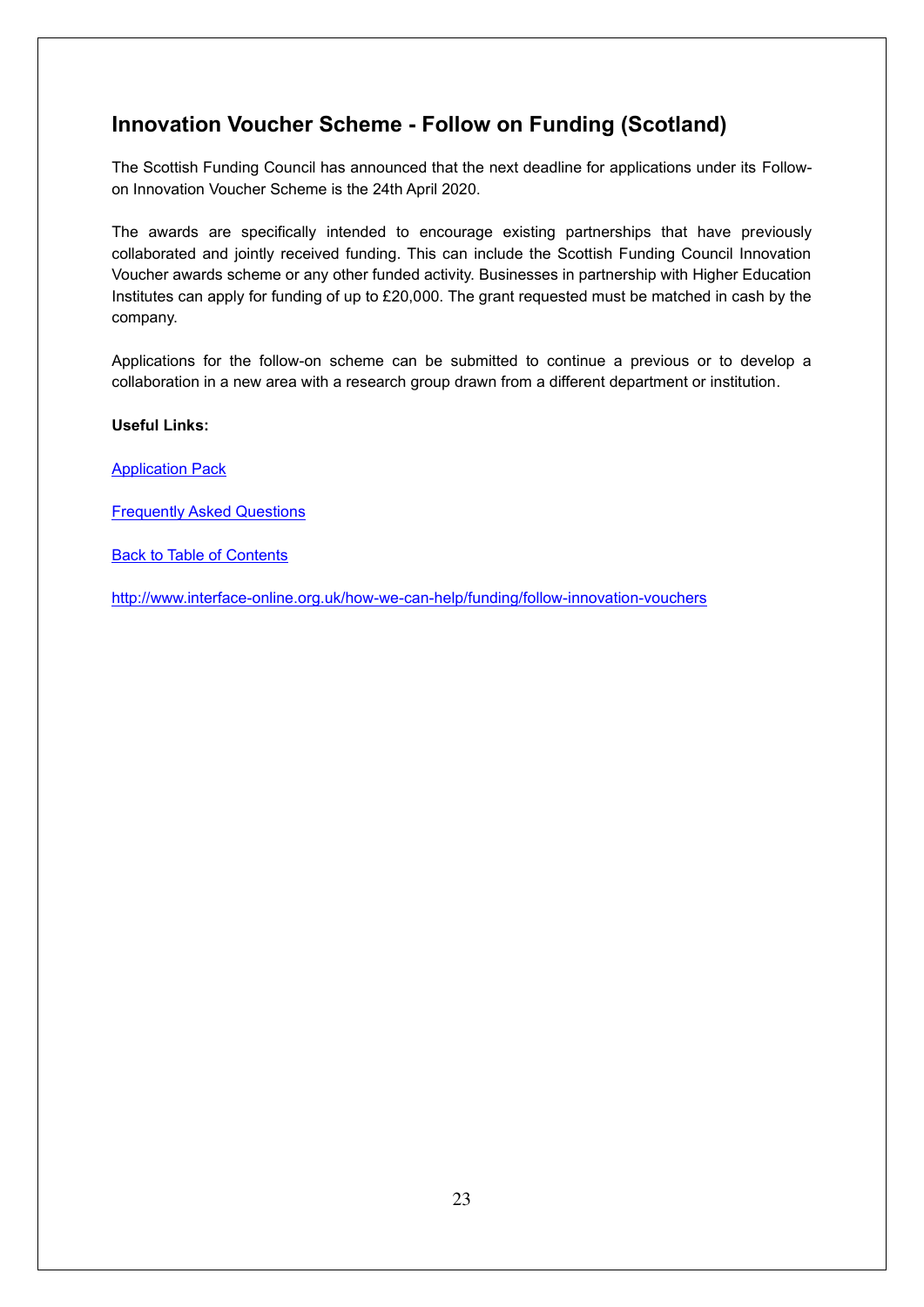## <span id="page-23-0"></span>**Funding Available for Money Advice Services (North West)**

Partnerships of not for profit organisations and registered charities that provide money advice services can apply for funding of up to £32,500 through the United Utilities Trust Fund.

To be eligible for funding projects must:

- Enhance and develop the provision of money advice/financial literacy services to individuals within the United Utilities Trust Fund geographical area.
- Demonstrate that it will provide a benefit to customers of United Utilities who are in hardship and unable to meet the costs of water charges.
- Support a 'deprived community' where a significant majority of the residents live in the worst 10% Lower Super Output Areas or Wards in England and/or where there is a high incidence of debt.

Applications will be accepted from registered charities, voluntary organisations, not for profit organisations or public benefit entities.

The closing date for applications is the 26th March 2020.

For any questions about the application process please email Gay Hammett at: [communitygrants@aurigaservices.co.uk](mailto:communitygrants@aurigaservices.co.uk) 

#### **Useful Links:**

[Previous organisations supported](https://www.uutf.org.uk/information-for-organisations/organisational-grant-funding/)

[Application criteria](https://www.uutf.org.uk/information-for-organisations/organisational-grant-funding/grant-funding-202021/project-funding-opportunities/)

Back to Table of Contents

[https://www.uutf.org.uk/information-for-organisations/organisational-grant-funding/grant-funding-](https://www.uutf.org.uk/information-for-organisations/organisational-grant-funding/grant-funding-202021/)[202021/](https://www.uutf.org.uk/information-for-organisations/organisational-grant-funding/grant-funding-202021/)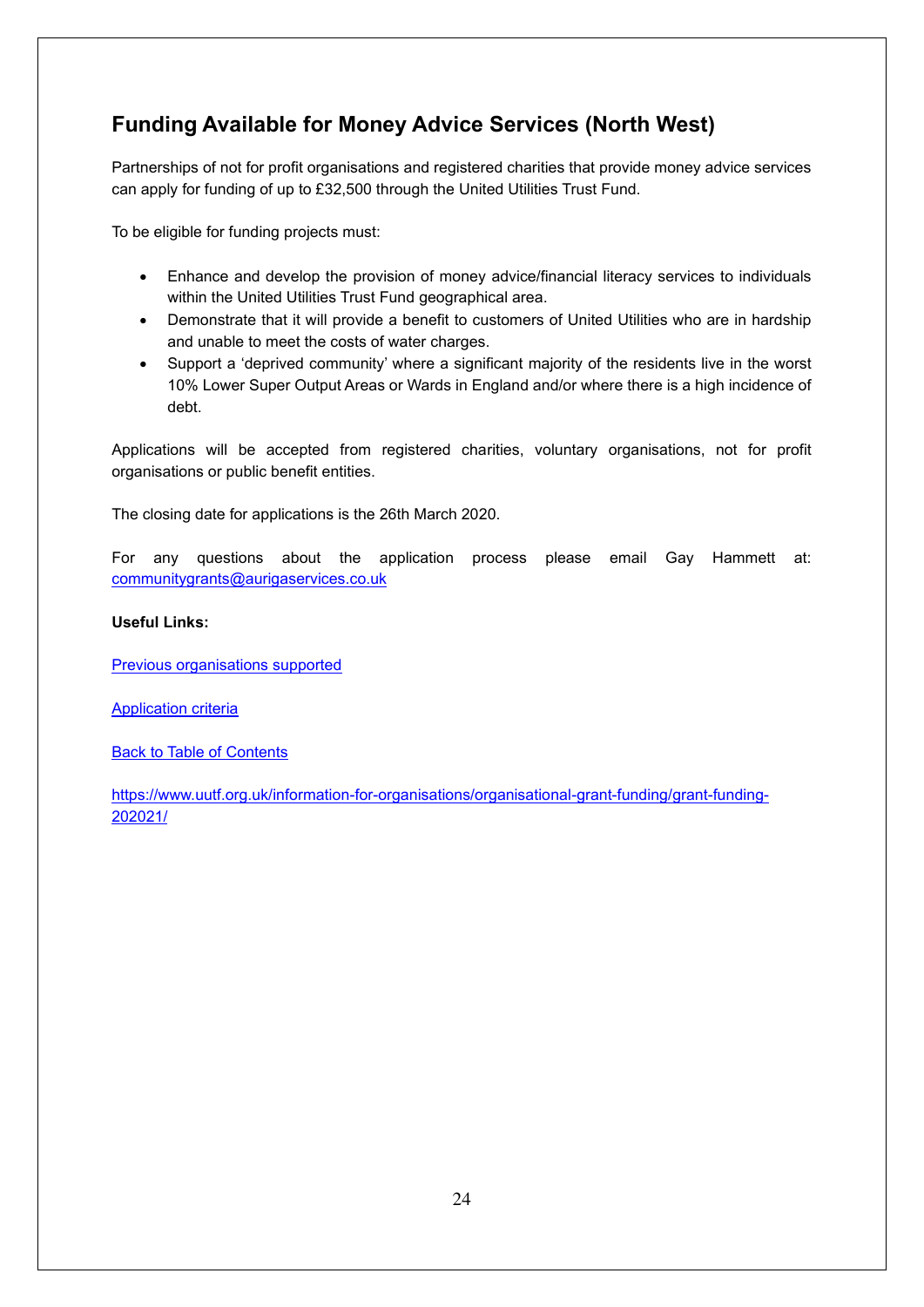## <span id="page-24-0"></span>**Grants for School Journeys and Trips (London)**

The London Diocesan Board for Schools has announced the next closing date for applications to its City and Diocese Voluntary Schools Fund is the 30th June 2020. This fund exists to give grants to individuals attending Church of England Schools in the diocese of London in need of financial help.

Priority is given to help with the cost of school journeys/day trips, music tuition and maintenance costs that are not normally met from statutory funding. Schools can apply for funding on behalf of individuals who wish to go on school journeys.

The maximum annual grant for individuals is £500; for secondary schools applying for more than one individual the maximum grant is £2000 and £500 for primary schools.

When applying for school journey grants, please give as much information as possible to support the educational nature of the journey.

Further information is available from Dee Thomas on 020 7932 1168 [dee.thomas@london.anglican.org](mailto:dee.thomas@london.anglican.org)

#### **Useful Links:**

[FAQs](https://www.ldbs.co.uk/wp-content/uploads/2018/03/Frequently-Asked-Questions-March-2018.pdf)

[Tips for completing grants application forms](https://www.ldbs.co.uk/wp-content/uploads/2018/03/TIPS-for-completing-grant-application-forms-March-2018.pdf)

**[Individual Grant Application Form](https://www.ldbs.co.uk/wp-content/uploads/2018/11/Individual-Grant-Application-Form-November-2018-1.docx)** 

[Group Grant Application Form](https://www.ldbs.co.uk/wp-content/uploads/2018/11/Group-Grant-Application-Form-November-2018-1.docx)

**Back to Table of Contents** 

<https://www.ldbs.co.uk/grants-for-school-journeys/>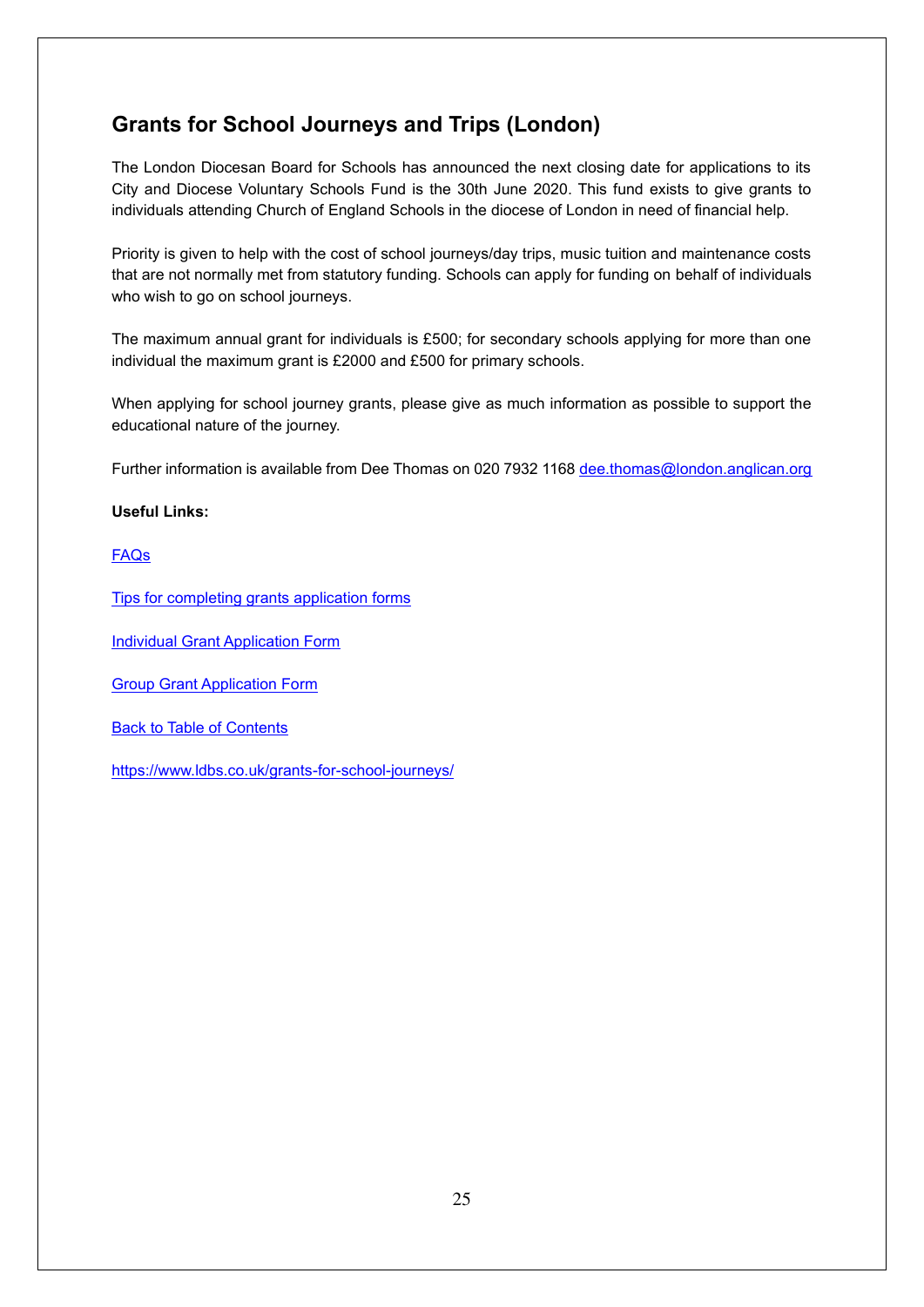## <span id="page-25-0"></span>**Funding for Young People's Social Action Projects (Staffordshire and Stoke on Trent)**

Voluntary and community organisations in Staffordshire and Stoke on Trent can apply for grants of £1,000 to £5,000 for projects that get more young people to undertake social actions such as volunteering, fundraising and campaigning.

The funding is available to organisations that are working with young people between the ages of 10 and 20; disabled people the age range is 10 to 25; as well as organisations working to promote social action amongst young people.

The funding is also available for confidence-building projects which work with young people, particularly from less affluent backgrounds, to develop an appetite for this sort of activity.

Costs that can be funded include:

- Staff costs Budget for staffing, including full-time staff, part time staff, sessional staff and other related expenses e.g. a volunteer coordinator
- Development and capacity building costs Budget to help build capacity and sustainability of organisation e.g. staff/volunteer training, external consultancy fees
- Volunteer costs Budget for reimbursements of expenses, e.g. telephone calls, travel and meals
- Activity costs Budget for resources to facilitate a project / activity (which are not already included as part of equipment, volunteer or staffing costs) e.g. catering, insurance
- Skills development projects, which help young people be 'social action-ready'
- Established groups with an existing youth provision may apply for NEW projects or an expansion and development of an existing project (recruiting new young people etc) which meet the aims of [#iwill](https://na77.salesforce.com/_ui/core/chatter/topics/TopicPage?name=iwill&ref=hash_mention)
- Continuation funding for previously funded organisations is available, where the organisation can demonstrate effective and impactful use of the previous grant and learning and adaptation of processes.

The closing date for applications is the 24th April 2020.

Back to Table of Contents

<https://staffsfoundation.org.uk/grants/iwill/#1582117534875-7ade6e71-c96d>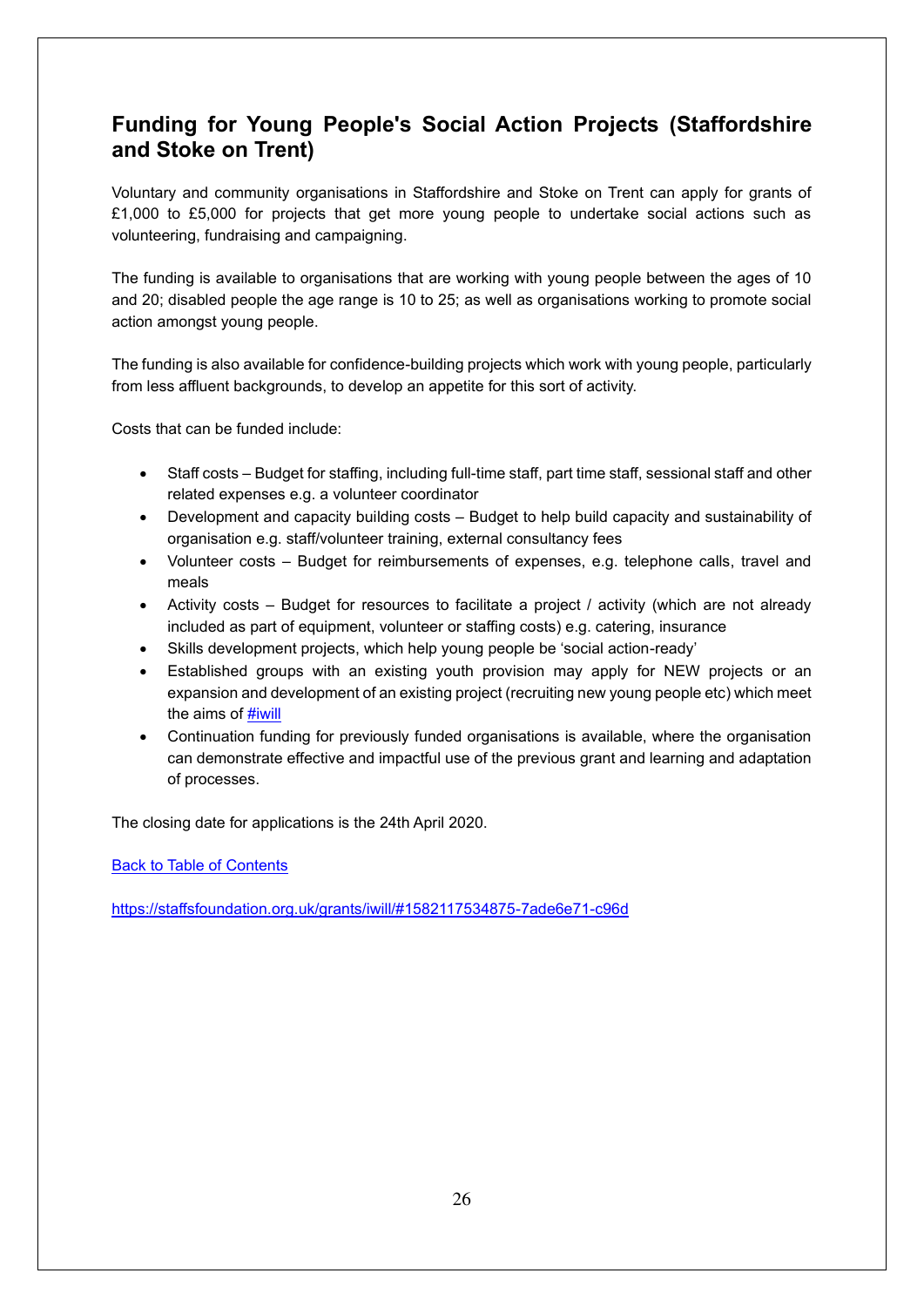## <span id="page-26-0"></span>Funding Reminders

## <span id="page-26-1"></span>**Grants of up to £1,000 Available for Projects that Improve the Wellbeing of Children (UK)**

Grants of up to £1,000 are available to registered charities and non-profit organisations who work to improve the education and physical and emotional wellbeing of children.

Applicants applying for funding may focus on one or more of these areas:

- Living in Poverty
- Physical & Mental Health Problems
- Health & Wellbeing
- Living with Disability

#### **Examples of grants awards in the past include:**

- £500 Clydesdale Hockey Club for coaching and equipment costs for primary school hockey competitions in Greater Glasgow
- £1,000 Shadwell Community Project to develop its outdoor play space which is used by children and young people from deprived areas in the local community

The next closing date for applications is 5pm on the 28th April 2020.

#### **Useful Links:**

[Grants application form](http://lesmillsfundforchildren.org.uk/wp-content/uploads/2018/04/LMFC-grant-application-form-2018.doc)

[Grant report template](http://lesmillsfundforchildren.org.uk/wp-content/uploads/2018/04/LMFC-Grant-report-template.doc)

[Grant guidelines for charities](http://lesmillsfundforchildren.org.uk/wp-content/uploads/2018/04/LMFC-grant-guidelines-for-charities.docx)

[Projects supported in the past](https://lesmillsfundforchildren.org.uk/ourwork/)

Back to Table of Contents

<https://lesmillsfundforchildren.org.uk/apply/>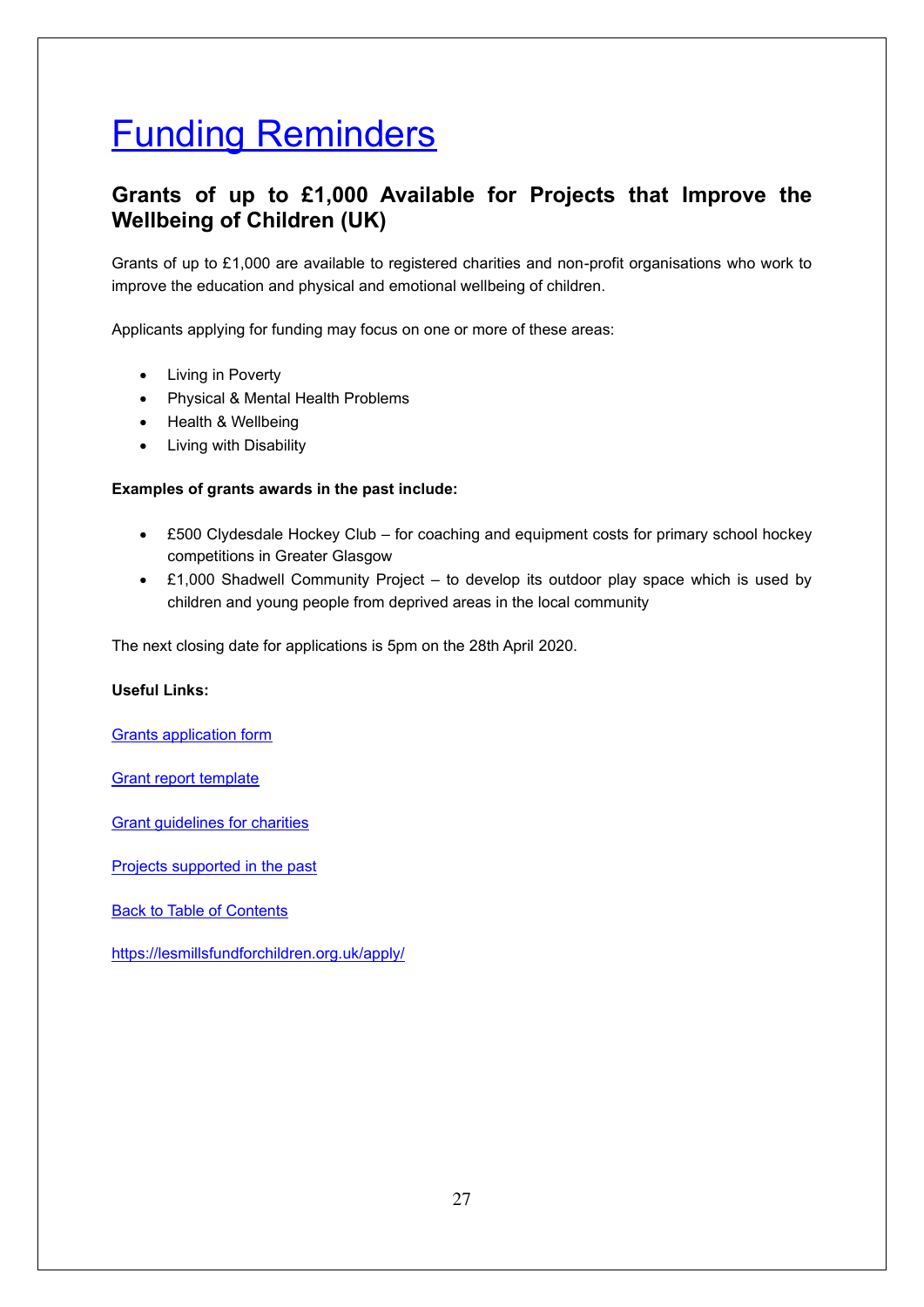## <span id="page-27-0"></span>**Grants to Enhance the Teaching of Mathematics (UK)**

The London Mathematical Society has announced that Mathematics Teachers in the UK can apply for grants of up to £400 to attend specific one or two-day conferences/events organised by professional mathematical organisations.

The aim of the grant is to facilitate mathematical professional development to allow teachers in UK schools/educational institutions to develop their subject knowledge. The grant can contribute to the costs of registration for the course and a proportion of the travel and subsistence expenses of attendees.

Any application for a grant under this scheme must be made by a teacher of mathematics or ITE provider based in the UK. The grants are open to teachers of mathematics from primary school to A-Level or equivalent (inclusive of STEP/AEA).

The next closing date for applications is the 30th April 2020.

Queries regarding applications can be addressed to the Education Grants administrator, Katherine Wright, who can discuss proposals informally with potential applicants. Email [education@lms.ac.uk](mailto:education@lms.ac.uk) or Tel: 020 7927 0801

#### **Useful Links:**

[Teacher CPD Grant Application Form](https://www.lms.ac.uk/sites/lms.ac.uk/files/LMS_Grants_forms/1%20CPD%20Application%20Form%20FINAL%20KW%20revised%2011-04-17.doc)

Back to Table of Contents

<https://www.lms.ac.uk/grants/teacher-cpd-grants>

## <span id="page-27-1"></span>**Project Development Funding for Churches (UK)**

Grants of between £3,000 and £10,000 are available to listed and unlisted Christian places towards developing a church building project. This can include Churches, Chapels and Meeting Houses. The funding is being made available through the National Churches Trust's Gateway Programme.

Applications are accepted from listed and unlisted Christian places of worship, of any denomination, across the UK. The Trust particularly encourages applications from priority areas i.e. North East England, Northern Ireland and Wales.

The Gateway Grant Programme also offers grants of between £3,000 and £10,000 to local church trusts to fund projects that support organisational development, increase their capacity to churches in their area or that deliver new ways of supporting churches in their area.

The first deadline to apply for a Gateway Grant is the 14th May 2020.

#### **Useful Links:**

[Application Guidelines](https://www.nationalchurchestrust.org/node/13924)

[Guidance Notes](https://www.nationalchurchestrust.org/sites/default/files/Gateway%20Grant%20Programme%20Guidance%20for%20Churches%202019-23_1.pdf)

Back to Table of Contents

<https://www.nationalchurchestrust.org/gatewaygrants>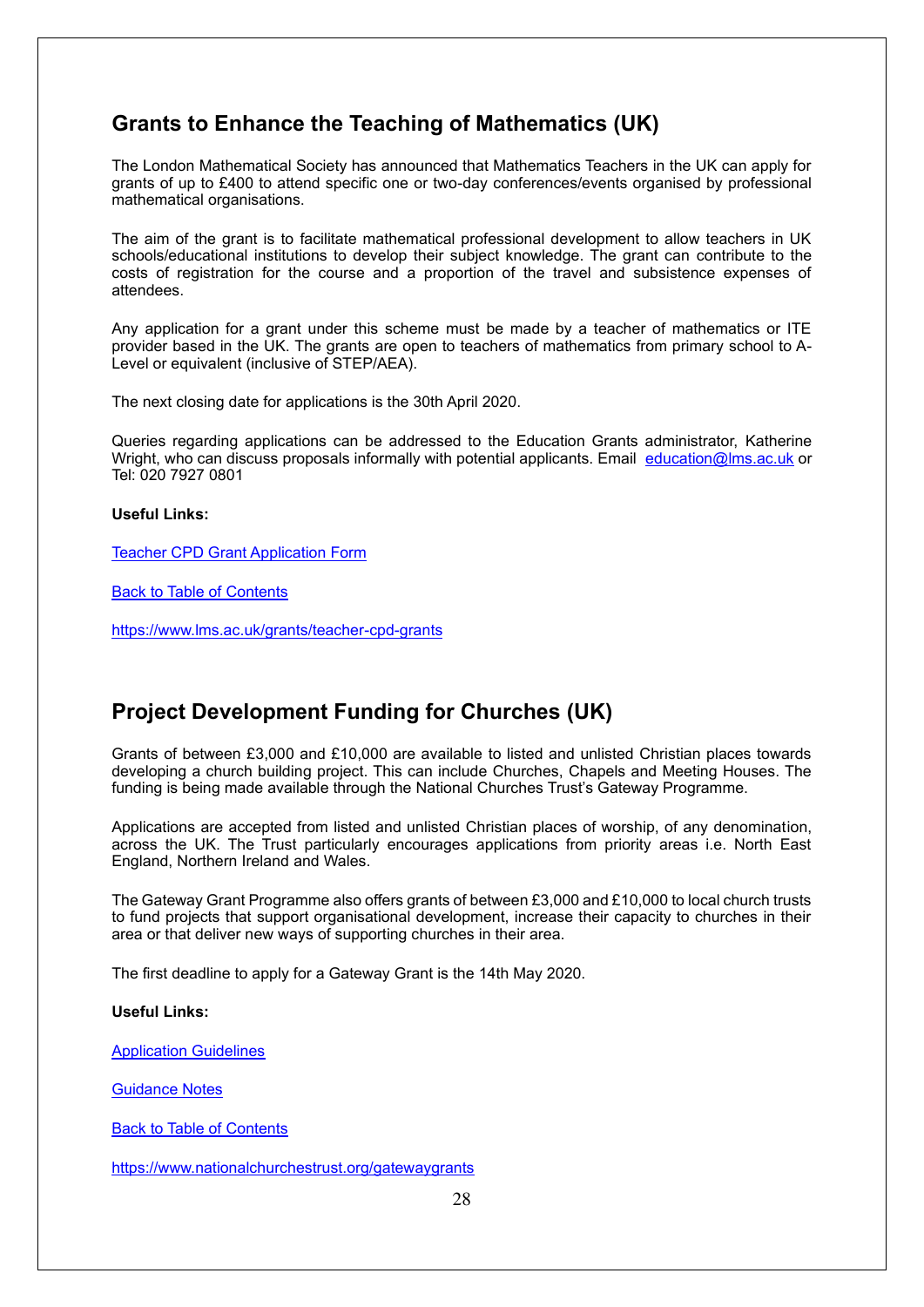## <span id="page-28-0"></span>**Science and Chemistry Equipment Grants for Schools (UK)**

Teachers at primary or secondary schools can apply for a grant of up to £1,000 towards the purchase of equipment to support the delivery of Primary Science or Chemistry lessons. Bids are invited for the purchase of items of equipment that cannot be purchased through a school's mainstream teaching budget and which would enrich the learning experience of students.

The Royal Society of Chemistry aims to support schools in presenting Chemistry lessons that enrich the learning experience of students in either primary (science) or secondary (chemistry) studies. The Biological and Medicinal Chemistry Sector (BMCS) of the Society awards Enhanced Equipment grants towards the purchase of equipment that supports delivery of the practical aspect of chemistry education. Applications will be enhanced by a demonstration of the diversity of application of the equipment within and between student cohorts.

A teacher at a primary or secondary school should make the application.

The funding is being made available through the Royal Society of Chemistry's Enhanced Equipment grant scheme and applications to the scheme can be made at any time.

#### **Useful Links:**

#### [Application Form](https://www.rsc.org/images/BMCS_Grant_Application_Form_tcm18-211131.doc)

Back to Table of Contents

[https://www.rsc.org/Membership/Networking/InterestGroups/BMCS/education-support](https://www.rsc.org/Membership/Networking/InterestGroups/BMCS/education-support-group/enhanced-equipment.asp)[group/enhanced-equipment.asp](https://www.rsc.org/Membership/Networking/InterestGroups/BMCS/education-support-group/enhanced-equipment.asp)

## <span id="page-28-1"></span>**London Mathematical Society - Small Grants for Education (UK)**

Grants of up to £800 are available to stimulate interest and enable involvement in mathematics from Key Stage 1 (age 5+) to Undergraduate level and beyond. The funding is being made available through the London Mathematical Society's Small Grants for Education scheme and aims to enhance and enrich mathematical study beyond the curriculum; engage the public with mathematics; and encourage unusual ways of communicating mathematics.

The scheme is primarily intended for activities for which there is limited scope for alternative sources of funding. Applicants linked to universities should ideally be supported by a member of the Society and ordinarily the Scheme will not fund University outreach activity. However, anyone based in the UK is eligible to apply for a grant.

There are four application rounds each year and the next closing date for applications is the 30th April 2020.

#### **Useful Links:**

[Small Grants for Education application form](https://www.lms.ac.uk/sites/lms.ac.uk/files/LMS_Grants_forms/Ed_grant_application_formMAY_KW%20revised%2011-04-17.doc)

Back to Table of Contents

<https://www.lms.ac.uk/grants/small-grants-education>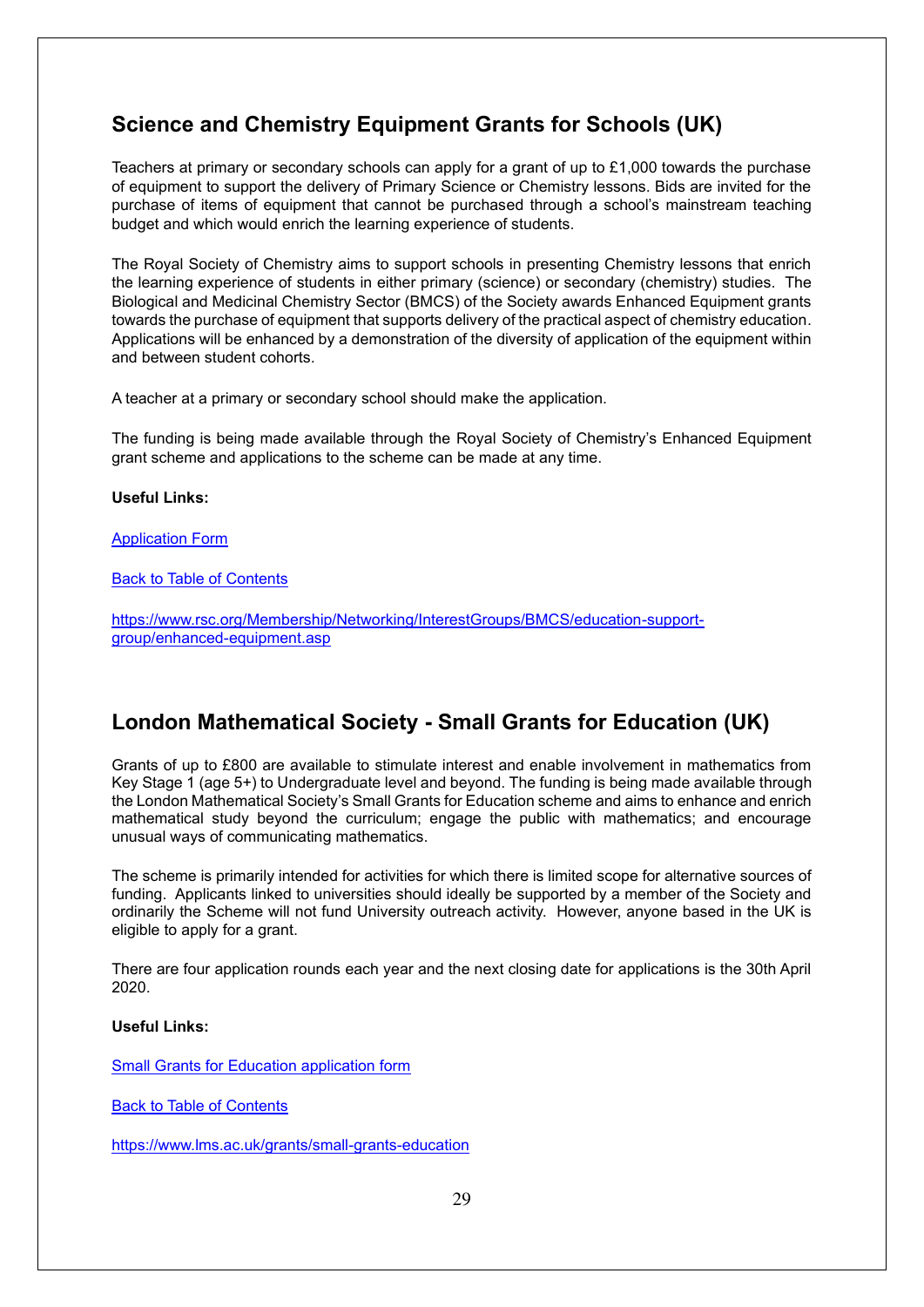## <span id="page-29-0"></span>**Grants of up to £15,000 Available for Projects that Support Women (UK / International)**

The Feminist Review Trust has announced that grants of up to £15,000 are available for projects both in the UK and internationally that support women and girls.

Applications will be particularly welcome from non-OECD countries that focus on campaigning and activism in the following areas:

- Lesbian and transgender rights
- Violence against women and girls
- Disabled women and girls
- Refugee women and girls

The closing date for applications for the current funding round is the 30th April 2020.

#### **Useful Links:**

**[Guidelines](http://www.feminist-review-trust.com/guidelines/)** 

[Application Form](http://www.feminist-review-trust.com/wp-content/uploads/2018/07/Application_Form.doc)

**Back to Table of Contents** 

<http://www.feminist-review-trust.com/>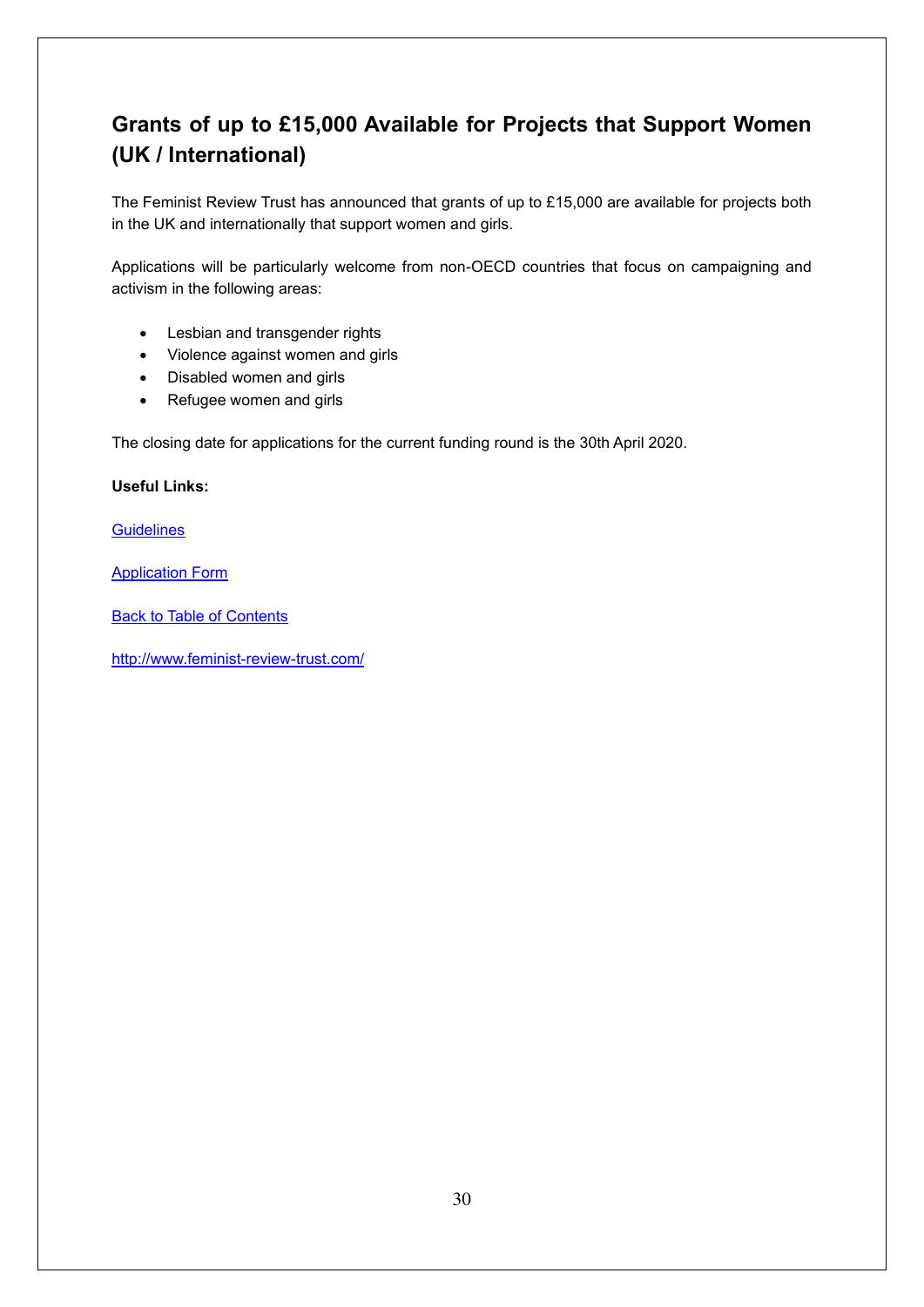## <span id="page-30-0"></span>**Funding to Support Vulnerable Energy Consumers (England, Scotland and Wales)**

The Energy Saving Trust has announced that charities in England, Scotland and Wales can apply for funding through the Energy Redress Scheme (Round 6). The scheme which distribute payments from energy companies who may have breached rules funds projects that support energy consumers in vulnerable situations.

There are three funds open in the Round. These are the:

- Small Project Fund for grants of between £20,000 and £49,999;
- Main Fund for grants between £50,000 and £2 million
- Innovation Fund for grants of between £50,000 and £750,000 for the development of products and/ or services, which are genuinely innovative and not currently accessible to energy consumers or certain groups of energy consumers.

Charities wishing to access the Energy Industry Voluntary Redress Scheme must complete a simple [online information form](https://energyredress.est.org.uk/apply) so that Energy Saving Trust can check whether they are eligible to apply

[The closing date for applications is the 19th February 2020.](https://www.grantsonline.org.uk/files/download/go/information-about-round-6.pdf)

#### **Useful Links:**

[Guidance for Applicants](https://www.energyredress.org.uk/sites/default/files/2020-01/Guidance%20for%20applicants%20Jan%202020.pdf)

[Details about Round 6 of the Energy Industry Voluntary Redress Scheme](https://www.grantsonline.org.uk/files/download/go/information-about-round-6.pdf)

Back to Table of Contents

<https://www.energyredress.org.uk/about-us>